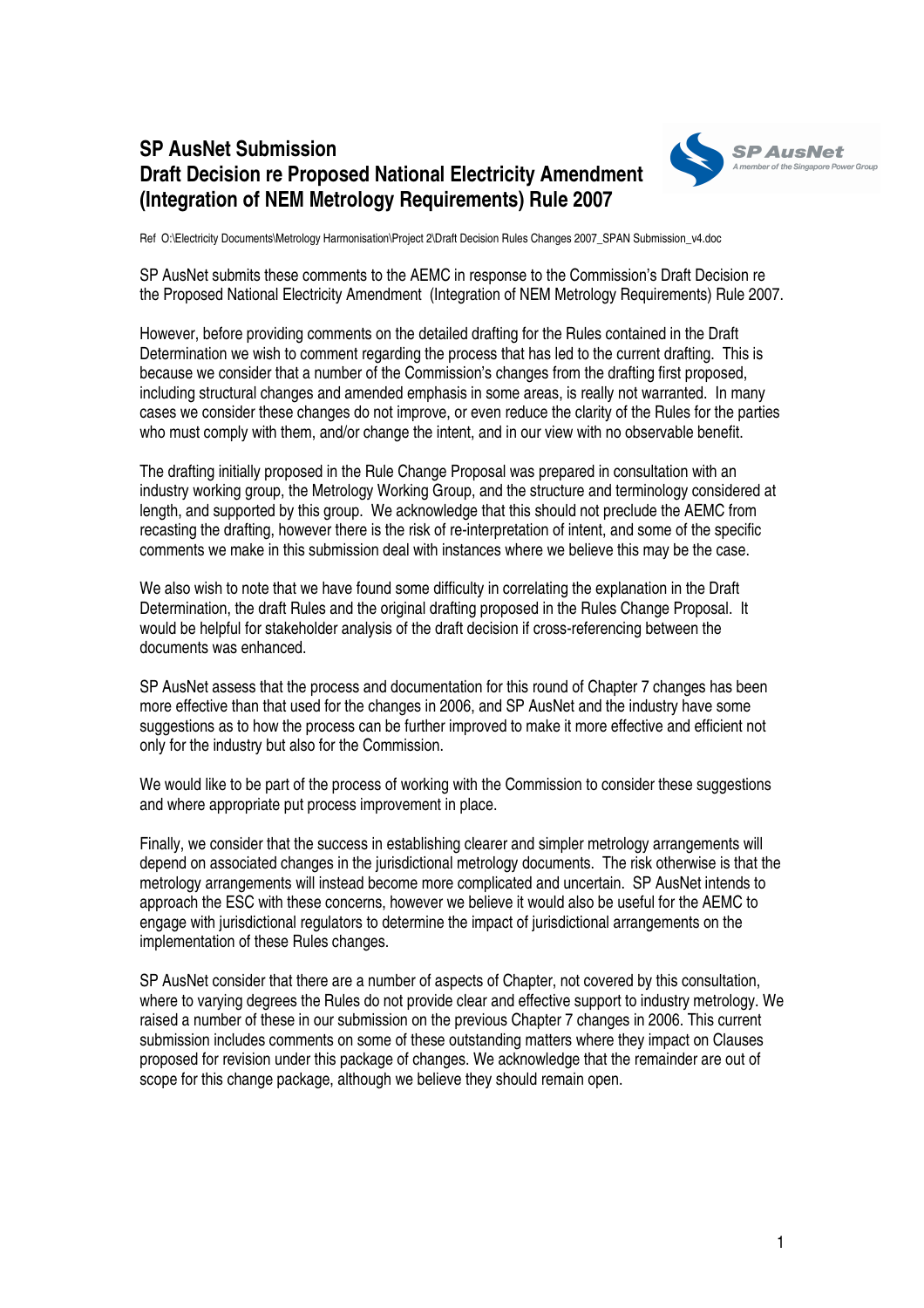## **SP AusNet Comments Against Rule Change Proposals**

We have submitted our detailed comments on specific clauses in the form of the following table to simplify the AEMC's work in analysing our submission and the wording changes we have suggested.

The table treats each Proposal in numerical order and includes immediately following each proposal, additional comments where appropriate on specific Rules clauses impacted by the proposal.

We have categorised these comments as follows:

- A Agreement with AEMC proposal
- $L$  Only of minor impact on clarity and understanding. Generally wording, typos, incorrect italics, etc No business impact
- $M$  Moderate impact or risk of potential impact. Range from an internal inconsistency in the Rules which may have the potential for lack of clarity and interpretational issues, to matters which are unclear to the point of not being consistent with desired or benchmark practice. Some business impact possible to likely.
- $H$  High impact or risk of potential impact. Matters of serious concern with respect to regulatory uncertainty and/or strong potential to impact current practice. Includes matters which appear counter to fundamental regulatory regime and documentation principles. Business impact likely and could be significant.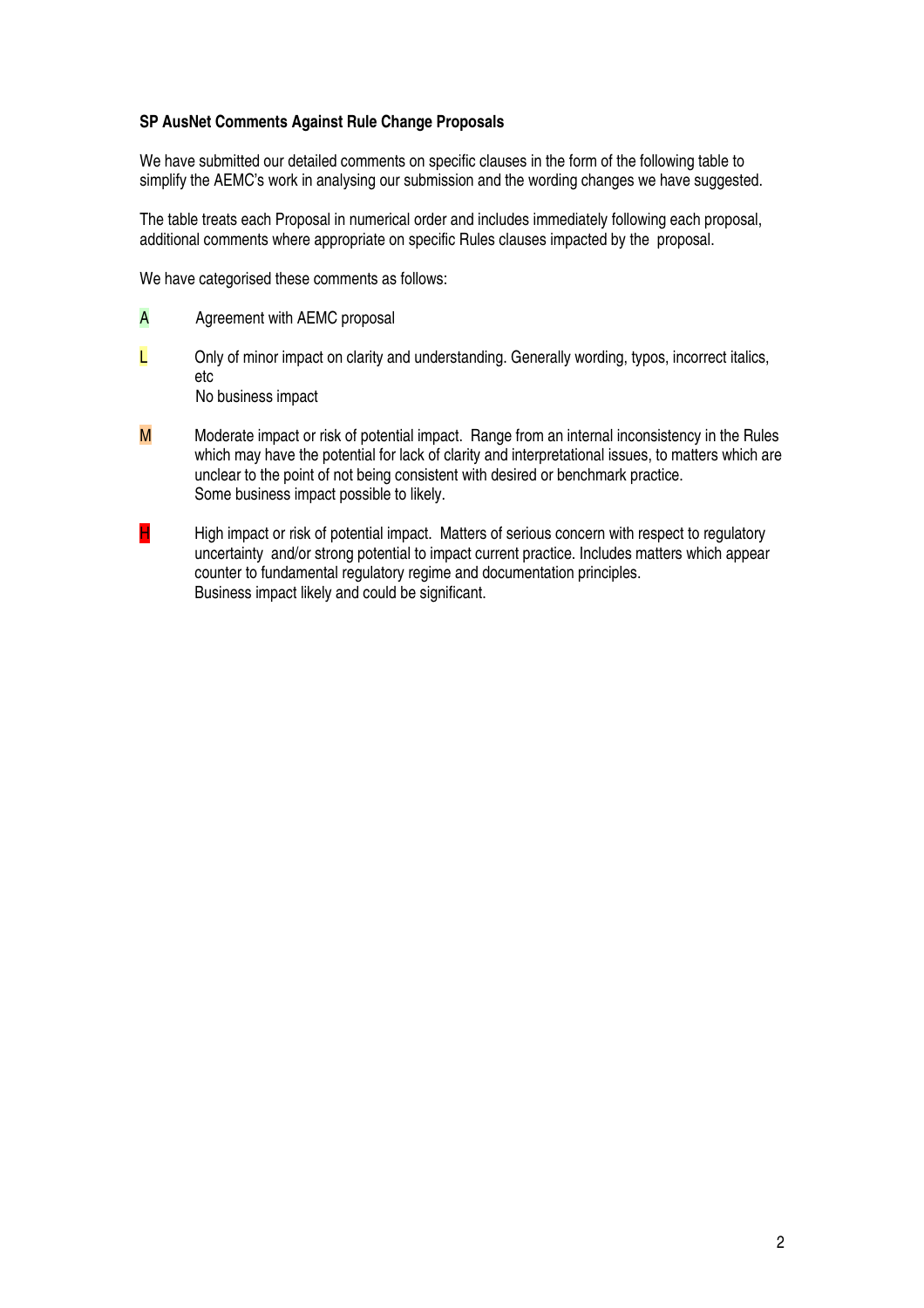| SP<br><b>AusNet</b><br>Item No | <b>Clause/Rule</b><br>Change<br><b>Proposal</b><br><b>Number</b> | Impact<br>L/M/H | Issue/concern                                                                                                                                                                                                                                                                                                                                                                                                                                                                                                                                                                                                                                                                                                                                                                                              | <b>Suggested Wording</b>                                                                                                                                                                                                                                                                                                                                                                                                                                               |
|--------------------------------|------------------------------------------------------------------|-----------------|------------------------------------------------------------------------------------------------------------------------------------------------------------------------------------------------------------------------------------------------------------------------------------------------------------------------------------------------------------------------------------------------------------------------------------------------------------------------------------------------------------------------------------------------------------------------------------------------------------------------------------------------------------------------------------------------------------------------------------------------------------------------------------------------------------|------------------------------------------------------------------------------------------------------------------------------------------------------------------------------------------------------------------------------------------------------------------------------------------------------------------------------------------------------------------------------------------------------------------------------------------------------------------------|
| 1.                             | #1                                                               | A               |                                                                                                                                                                                                                                                                                                                                                                                                                                                                                                                                                                                                                                                                                                                                                                                                            |                                                                                                                                                                                                                                                                                                                                                                                                                                                                        |
| 2.                             | #2<br>Grandfathering<br>of 1 <sup>st</sup> tier                  | M               | When the industry drafted the grandfathering clause we<br>considered that there was no risk that the Jurisdictional<br>regulators would "lose" the jurisdictional metrology documents.<br>We considered that these would continue to be available in a<br>rigorous way. However if the AEMC considers that this is NOT<br>the case then on this basis we understand the need for other<br>arrangements.<br>However we do NOT consider that incorporating these in the<br>Metrology Procedure is appropriate. The Metrology Procedure is<br>a working document used as the basis of day to day metrology<br>arrangements often in hard copy and to expand its size by<br>inclusion of the series of current jurisdictional metrology<br>documents would make this difficult because of the shear<br>volume. | We suggest that the Rules in Chapter 11 include an obligation for<br>NEMMCO to archive the jurisdictional metrology documents on their web<br>site rather than include in the Metrology Procedure.                                                                                                                                                                                                                                                                     |
| 3.                             | #2                                                               |                 | Requested Comment: Grandfathering Date.                                                                                                                                                                                                                                                                                                                                                                                                                                                                                                                                                                                                                                                                                                                                                                    | We consider that although the effective date for grandfathering does<br>NOT require a lead time (compared with other changes which require a<br>period to implement), the setting of a grandfathering date aligning with<br>the effective date of the other obligations in the Metrology Procedure is<br>simpler and a miniscule risk as no Participant would reasonably<br>purchase equipment to the current Jurisdictional documents between<br>now and 1 July 2008. |
| 4.                             | #2                                                               | M               | Requested Comment: Transitional Arrangements for Currently<br>Non Complaint                                                                                                                                                                                                                                                                                                                                                                                                                                                                                                                                                                                                                                                                                                                                | We do not consider that a transitional arrangement is required for this<br>situation as no installation should be currently non compliant. If a current<br>installation had escaped industry and audit oversight and it was non                                                                                                                                                                                                                                        |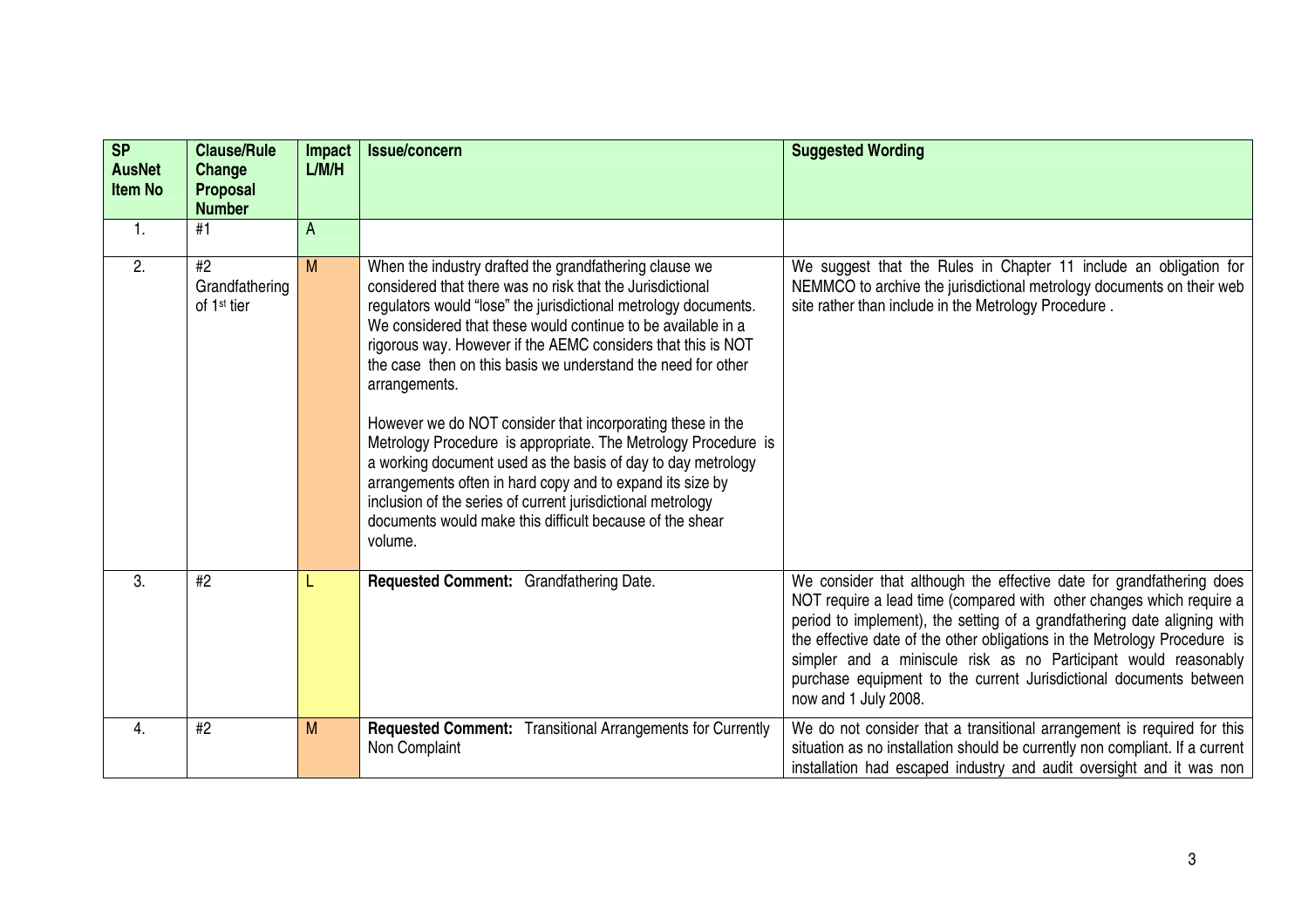| SP<br><b>AusNet</b><br><b>Item No</b> | <b>Clause/Rule</b><br>Change<br><b>Proposal</b><br><b>Number</b> | Impact<br>L/M/H | <b>Issue/concern</b>                                                                                                                                                                                                                                                                                                                                                                                                                       | <b>Suggested Wording</b>                                                                                                                                                                                                                                                                                                                                                                                                                                                                                                                                                                                  |
|---------------------------------------|------------------------------------------------------------------|-----------------|--------------------------------------------------------------------------------------------------------------------------------------------------------------------------------------------------------------------------------------------------------------------------------------------------------------------------------------------------------------------------------------------------------------------------------------------|-----------------------------------------------------------------------------------------------------------------------------------------------------------------------------------------------------------------------------------------------------------------------------------------------------------------------------------------------------------------------------------------------------------------------------------------------------------------------------------------------------------------------------------------------------------------------------------------------------------|
|                                       |                                                                  |                 |                                                                                                                                                                                                                                                                                                                                                                                                                                            | compliant, then it would not fulfil the requirements of Clause 11.X.3 (a)<br>and hence under Clause 11.X.3 (b) would need to be repaired or<br>replaced in accordance with the Rules. Timeframe for repair would be<br>set by Clause 7.11.2                                                                                                                                                                                                                                                                                                                                                               |
| 5.                                    | #2                                                               | M               | Requested Comment: Transitional Arrangements for Non<br>Complaint with these New Rules                                                                                                                                                                                                                                                                                                                                                     | SP AusNet consider that to move down this path of sunsetting this<br>grandfathering would create a dangerous and unwarranted precedent.<br>We consider that the Jurisdictional metrology documents have provided<br>a good basis for metrology, and the changes in this version of the<br>Metrology Procedure are closely matched to these Jurisdictional<br>documents. Hence there is absolutely minimum to be gained with<br>respect to metrology accuracy, and significant costs, in "forcing" current<br>installations to align in detail with this Metrology Procedure at a future<br>point in time. |
| 6.                                    | #2                                                               |                 | We do not consider that moving the Metrology grandfathering to<br>Chapter 11 is in the best interests of presenting Participants,<br>including service providers, with a succinct view of metrology<br>obligations. As discussed in our item 5 above we consider that<br>this grandfathering should not sunset and hence will be in place<br>for the life of metering equipment; which with respect to CTs<br>could be many tens of years. | Leave in Chapter 7 as is not transitional in the same manner as other<br>items in Chapter 11.                                                                                                                                                                                                                                                                                                                                                                                                                                                                                                             |
| 7.                                    | #3<br><b>RP</b> election<br>variations                           | M               | SP AusNet are happy that the messy wording which was<br>proposed by NEMMCO/industry to enable the SA and Victorian<br>exceptions re type 5, 6 responsibility, which drew so much<br>comment, can be removed.<br>However we are disappointed that these changes to the                                                                                                                                                                      |                                                                                                                                                                                                                                                                                                                                                                                                                                                                                                                                                                                                           |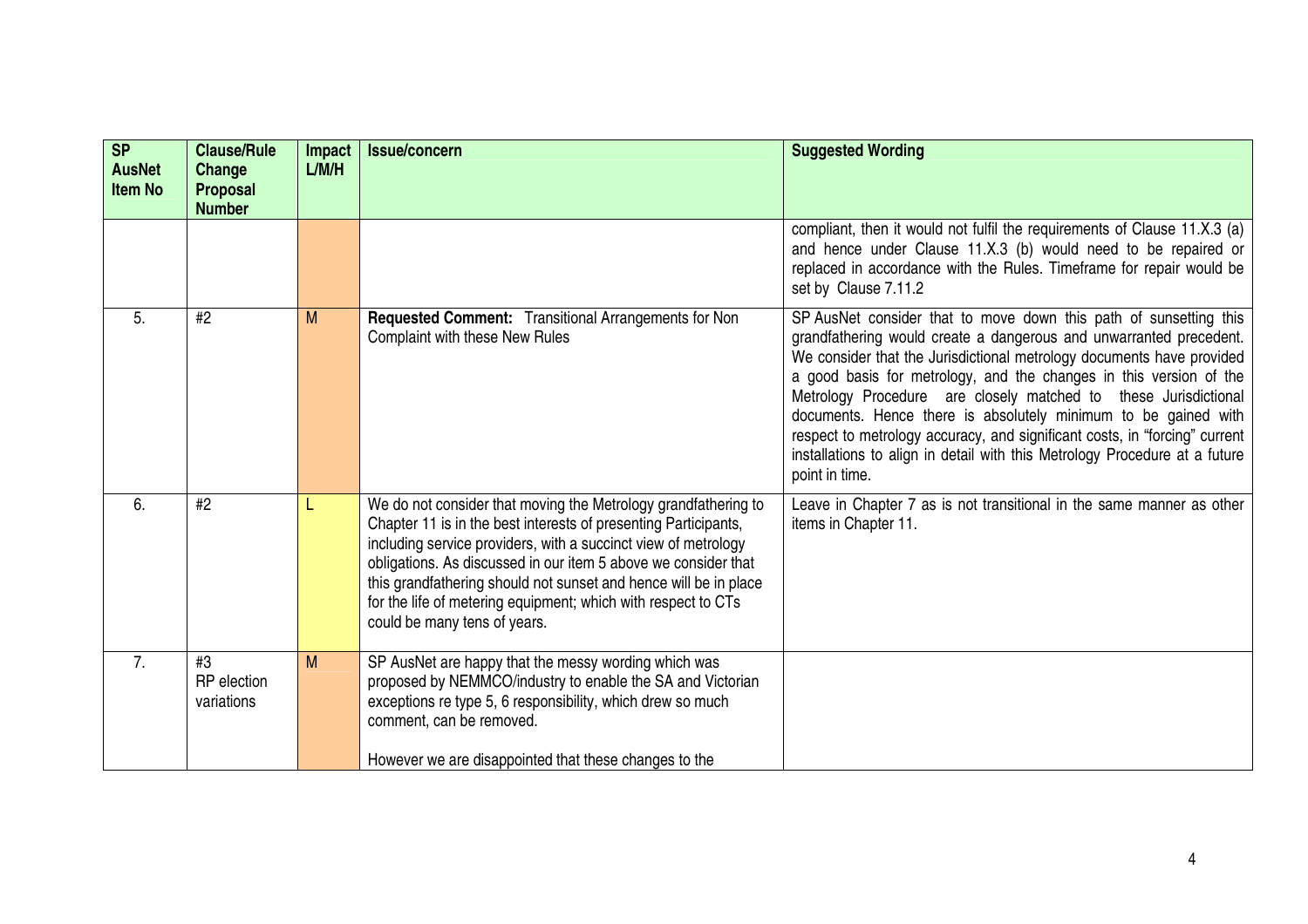| <b>SP</b><br><b>AusNet</b><br><b>Item No</b> | <b>Clause/Rule</b><br>Change<br><b>Proposal</b><br><b>Number</b>               | <b>Impact</b><br>L/M/H | <b>Issue/concern</b>                                                                                                                                                                                                                                         | <b>Suggested Wording</b>                                                                                                                                                                                                                                                                                                                   |
|----------------------------------------------|--------------------------------------------------------------------------------|------------------------|--------------------------------------------------------------------------------------------------------------------------------------------------------------------------------------------------------------------------------------------------------------|--------------------------------------------------------------------------------------------------------------------------------------------------------------------------------------------------------------------------------------------------------------------------------------------------------------------------------------------|
|                                              |                                                                                |                        | Jurisdictional positions were not established earlier in this Rules<br>change process. It is of concern that Jurisdictions, despite being<br>the key instigator of Metrology Harmonisation thru the JRR, were<br>slow in eliminating these Rules exceptions. |                                                                                                                                                                                                                                                                                                                                            |
| 8.                                           | #3                                                                             | M                      | Requested Comment: Grandfathering of Responsible Person<br>arrangements for >160MWh type 5/6 sites.                                                                                                                                                          | The AEMC determination states that there are ~150 sites >160MWh with<br>type 5/6 and the Responsible Person = FRMP. NEMMCO have advised<br>that there are also 2000-3000 sites >160MWh with type 5/6 and the<br>Responsible Person = LNSP.                                                                                                 |
|                                              |                                                                                |                        |                                                                                                                                                                                                                                                              | The impact of these groups remaining as type 5/6 is:                                                                                                                                                                                                                                                                                       |
|                                              |                                                                                |                        |                                                                                                                                                                                                                                                              | if type 5; on the earlier settlement runs because of late interval data<br>delivery and                                                                                                                                                                                                                                                    |
|                                              |                                                                                |                        |                                                                                                                                                                                                                                                              | if type 6; on the accuracy of the profile for all settlements.                                                                                                                                                                                                                                                                             |
|                                              |                                                                                |                        |                                                                                                                                                                                                                                                              | This is a Retailer issue and requires sizing by Retailers. SP AusNet have<br>no comment on whether a transitional date should be established.                                                                                                                                                                                              |
| 9.                                           | 7.2.2(b)<br>Was<br><b>SP AusNet</b><br>#3<br><b>AEMC</b> position<br>not clear |                        | If under clause 7.2.4 the installation is a "shared metering<br>installation" then a party other than the Market Participant (the<br>Retailer) may be the RP.<br>If addition is not made to current wording this exception could be<br>overlooked.           | (b) A Market Participant is the responsible person for a type $1, 2,$<br>3 or 4 metering installation, if:<br>(3) the metering point is part of a shared joint metering<br>installation and under clause 7.2.4 it has been agreed the<br>Market Participant is the responsible person or the Market<br>Participant is nominated by NEMMCO. |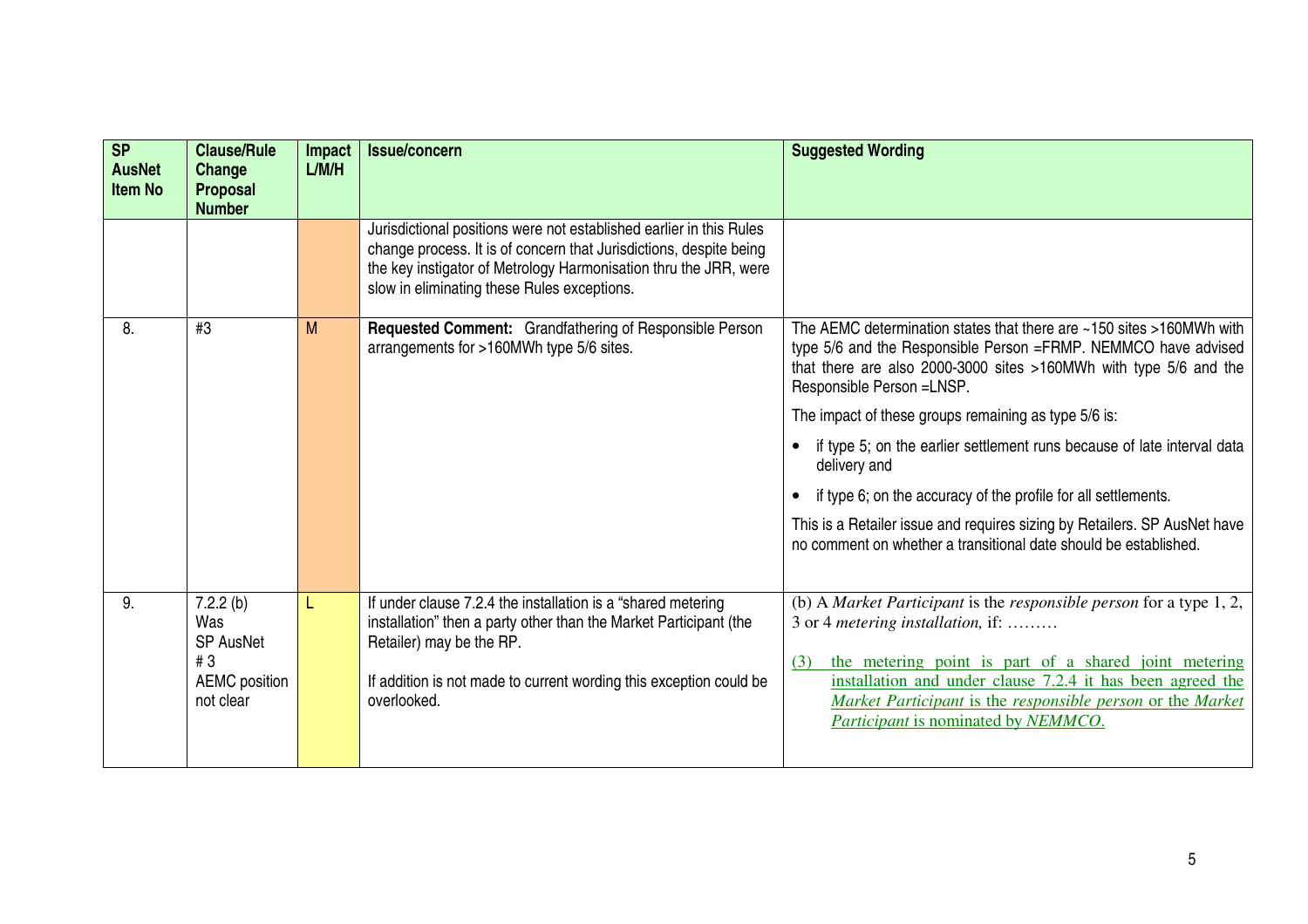| <b>SP</b><br><b>AusNet</b><br><b>Item No</b> | <b>Clause/Rule</b><br>Change<br><b>Proposal</b><br><b>Number</b>               | Impact<br>L/M/H | <b>Issue/concern</b>                                                                                                                                                                                                                                                                                                                                                                                                                                                                                                                                                                                                                                                                                                                                                                                                                                                                                                                                                                                                                             | <b>Suggested Wording</b>                                                                                                                                                                                                                                                                                                                                                                                                                                                                                                                                                                                                                                                                                                                                                                                                                                                                                                                                                                                                                                                                                                                                                                                                                                                                                                                 |
|----------------------------------------------|--------------------------------------------------------------------------------|-----------------|--------------------------------------------------------------------------------------------------------------------------------------------------------------------------------------------------------------------------------------------------------------------------------------------------------------------------------------------------------------------------------------------------------------------------------------------------------------------------------------------------------------------------------------------------------------------------------------------------------------------------------------------------------------------------------------------------------------------------------------------------------------------------------------------------------------------------------------------------------------------------------------------------------------------------------------------------------------------------------------------------------------------------------------------------|------------------------------------------------------------------------------------------------------------------------------------------------------------------------------------------------------------------------------------------------------------------------------------------------------------------------------------------------------------------------------------------------------------------------------------------------------------------------------------------------------------------------------------------------------------------------------------------------------------------------------------------------------------------------------------------------------------------------------------------------------------------------------------------------------------------------------------------------------------------------------------------------------------------------------------------------------------------------------------------------------------------------------------------------------------------------------------------------------------------------------------------------------------------------------------------------------------------------------------------------------------------------------------------------------------------------------------------|
| 10.                                          | 7.2.3(a)<br>Was<br><b>SP AusNet</b><br>#4<br><b>AEMC</b> position<br>not clear |                 | It would appear that this clause which is considering the<br>responsibility of the LNSP should not be subject to clause 7.2.4<br>because that clause does not contemplate the LNSP being<br>nominated by NEMMCO, only one of the FRMPs.                                                                                                                                                                                                                                                                                                                                                                                                                                                                                                                                                                                                                                                                                                                                                                                                          | 7.2.3 Responsibility of the Local Network Service<br><b>Provider</b><br>(a) Subject to the requirements relating to joint metering<br>installations clause 7.2.4, The Local Network Service<br><i>Provider</i> is the <i>responsible person</i> for:                                                                                                                                                                                                                                                                                                                                                                                                                                                                                                                                                                                                                                                                                                                                                                                                                                                                                                                                                                                                                                                                                     |
| 11.                                          | #4<br>Different meter<br>type                                                  | M               | The intent of the industry/NEMMCO proposed wording in 7.2.4 (j)<br>has been incorrectly translated into the revised 7.3.1(c).<br>7.2.4 (j) read:<br>Subject to clause 7.2.5(d), where the <i>Market Participant</i><br>cannot be the <i>responsible person</i> for a <i>metering</i><br>installation, the Local Network Service Provider must not<br>unreasonably withhold its consent to a Market<br>Participant's request to install a metering installation of a<br>type that is different from that already installed, or that<br>provides facilities in addition to that which the Local<br>Network Service Provider otherwise would install, in<br>accordance with the <i>metrology</i> procedure.<br>The intent translated from the Jurisdictional Codes was to give<br>the Retailer the ability to have the LNSP install a type 5 or 6<br>meter other than the "base" level meters used by the LNSP for an<br>installation with the parameters involved. It was not necessarily to<br>get additional "features" above those in 7.3.1(a). | Reinsert wording as per 7.2.4 (j) with minor rewording as proposed by<br>SP AusNet to:<br>make it clear and that this should be on the basis of the<br>relationship being a commercial one with respect to the increment<br>over and above the base level meter regulated price. Whereas the<br>clauses (ca) to (j) define a process for type 5/6 meters which<br>requires a fair and reasonable offer, it is unclear what the financial<br>basis of the arrangement is for the non standard meters the LNSP<br>must install under a request under this Clause.<br>Remove the risk, there in the originally proposed<br>NEMMCO/industry wording, that it could be taken incorrectly to<br>mean that Market Participant would install the non standard<br>metering installation.<br>Subject to clause 7.2.5(d), where the Market Participant cannot<br>be the responsible person for a metering installation, the Local<br>Network Service Provider must not unreasonably refuse withhold<br>its consent to a Market Participant's request for the Local<br>Network Service Provider to install at a fair and reasonable<br>charge a metering installation of a type that is different from that<br>already installed, or that provides facilities in addition to that<br>which the <i>Local Network Service Provider</i> otherwise would |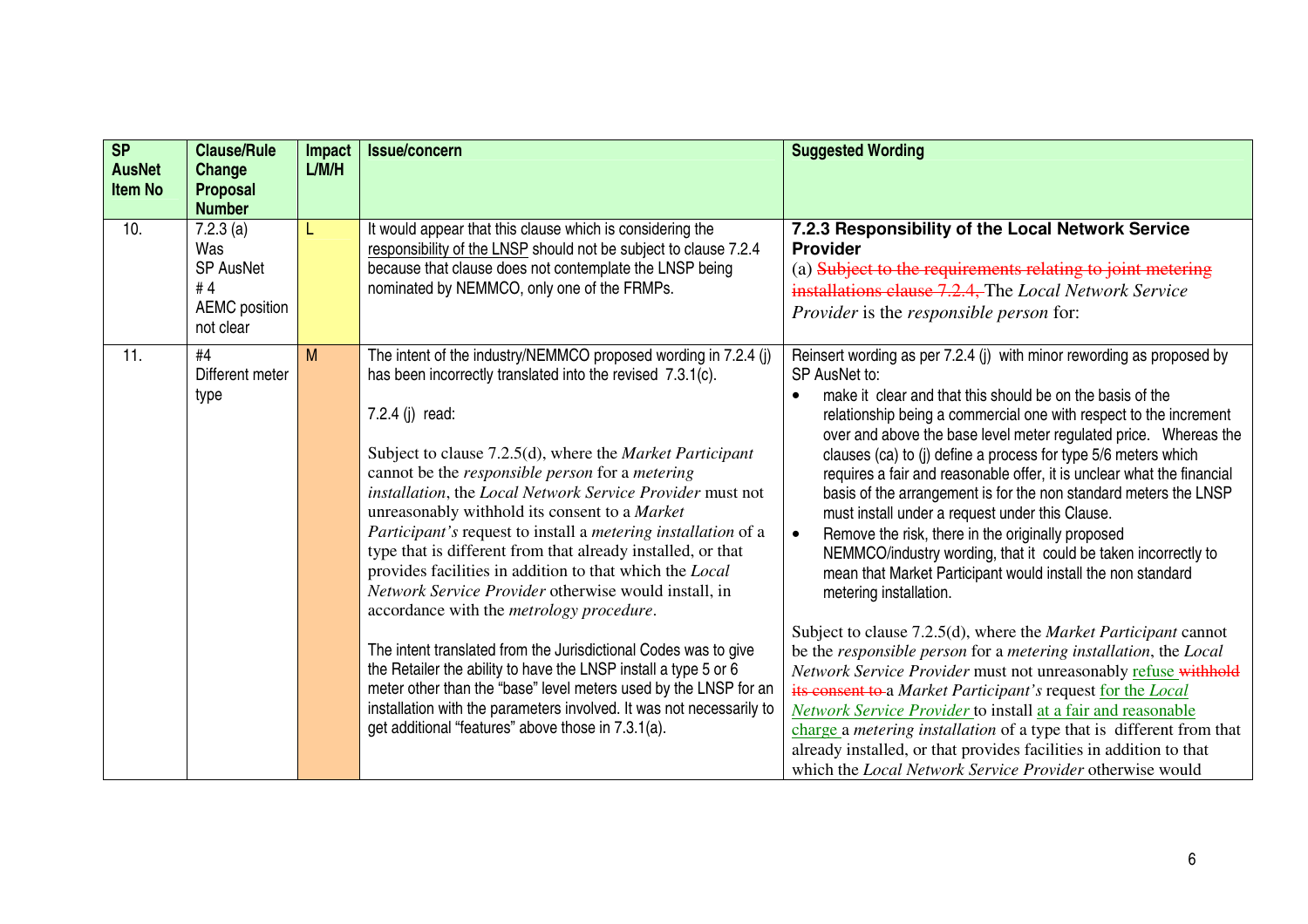| <b>SP</b><br><b>AusNet</b><br><b>Item No</b> | <b>Clause/Rule</b><br>Change<br><b>Proposal</b><br><b>Number</b> | Impact<br>L/M/H | <b>Issue/concern</b>                                                                                                                                                                                                                                                                                                                                                                                                                                                                                                                                                                                                                                          | <b>Suggested Wording</b>                                                                                                                                                                                                |
|----------------------------------------------|------------------------------------------------------------------|-----------------|---------------------------------------------------------------------------------------------------------------------------------------------------------------------------------------------------------------------------------------------------------------------------------------------------------------------------------------------------------------------------------------------------------------------------------------------------------------------------------------------------------------------------------------------------------------------------------------------------------------------------------------------------------------|-------------------------------------------------------------------------------------------------------------------------------------------------------------------------------------------------------------------------|
|                                              |                                                                  |                 |                                                                                                                                                                                                                                                                                                                                                                                                                                                                                                                                                                                                                                                               | install, in accordance with the <i>metrology procedure</i>                                                                                                                                                              |
| 12.                                          | #5<br>Rollover<br>limitation                                     | M               | The intent of the industry/NEMMCO proposed wording in 7.3.1<br>$(a)(11b)$ has been incorrectly translated into $7.3.1(a)(14)$ .<br>The intent of the industry/NEMMCO proposed wording translated<br>from the Jurisdictional Codes, was to ensure that the dial of a<br>type 6 meter at an installation did not roll over within a 12 months<br>period, hence protecting against a rollover being "missed" if it<br>happened frequently.                                                                                                                                                                                                                       | Reinsert wording as per 7.3.1 (a)(11b)                                                                                                                                                                                  |
| 13.                                          | #6<br>losses                                                     | M               | For the majority of metering installations the metering point and<br>the connection point do not correspond exactly and hence there<br>will always be losses between the metering point and the<br>connection point. Therefore this clause in the existing Rules<br>requires a tripartite agreement re the adjusting of metering data<br>for almost all installations. This is a obviously an unworkable<br>requirement if taken by "regulators" as literal requirement. The<br>elimination of this uncertainty was the aim of the<br>NEMMCO/industry drafted words.<br>Refer SP AusNet original submission item #13 for our view of a<br>potential approach. | However if AEMC agrees that the words are OK, and NEMMCO (and the<br>AER) agree that the current wording will not be literally interpreted, then<br>SP AusNet accept the Commission view that the Clause remains as is. |
| 14.                                          | #7<br>Non market<br>generators                                   | M               | The only significant content change proposed by the Commission<br>would appear to be with respect to the accuracy of metering for<br>generators greater than 1MW. The NEMMCO/industry words<br>based on the Jurisdictional Codes was to require standards                                                                                                                                                                                                                                                                                                                                                                                                     |                                                                                                                                                                                                                         |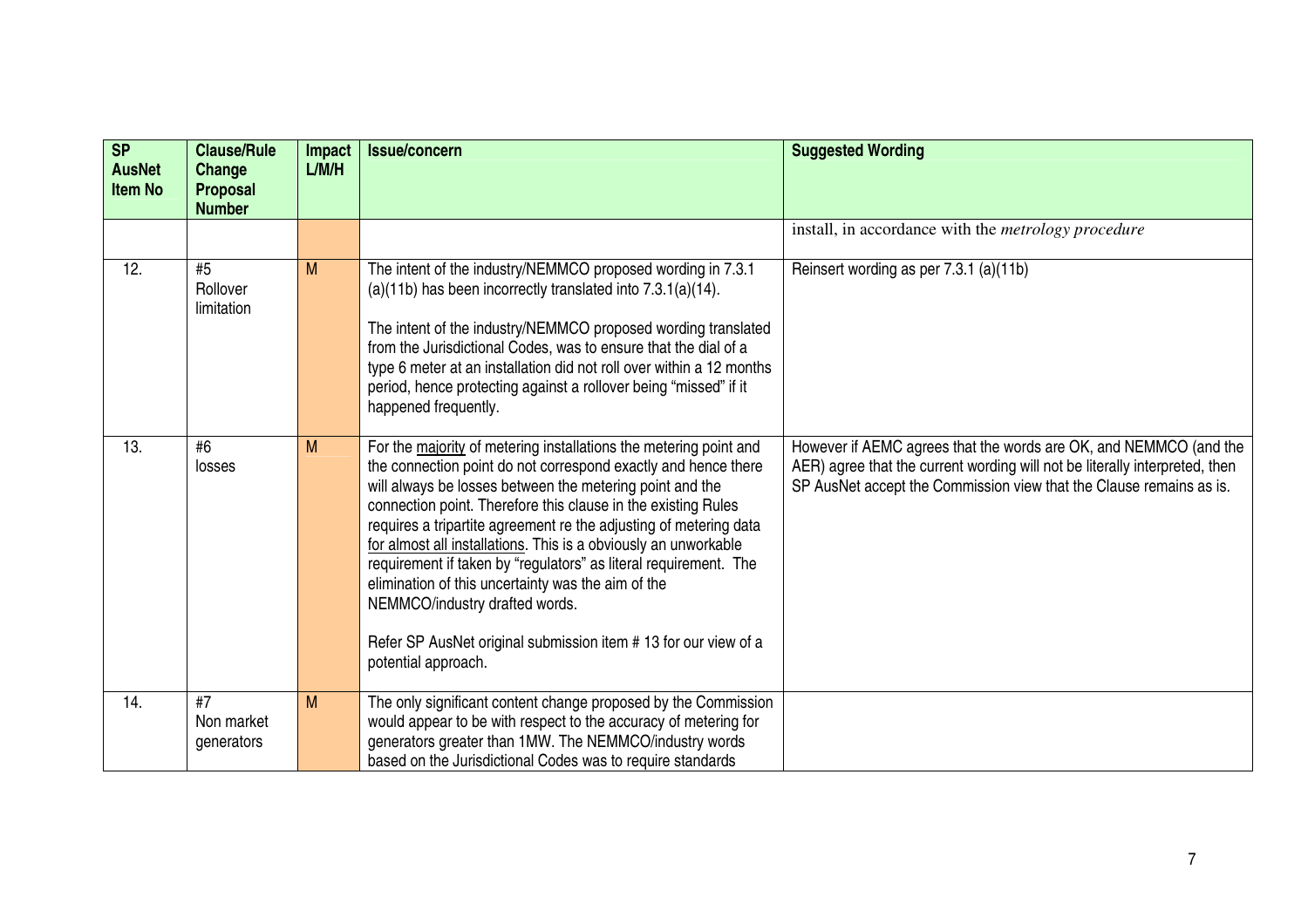| <b>SP</b><br><b>AusNet</b><br><b>Item No</b> | <b>Clause/Rule</b><br>Change<br><b>Proposal</b><br><b>Number</b> | Impact<br>L/M/H | <b>Issue/concern</b>                                                                                                                                                                                                                                                                                                                                                                                                                                                    | <b>Suggested Wording</b>                                                                                                                                                                                                                                                                                                                                                                                                                                                                                                                                                                                                                                                           |
|----------------------------------------------|------------------------------------------------------------------|-----------------|-------------------------------------------------------------------------------------------------------------------------------------------------------------------------------------------------------------------------------------------------------------------------------------------------------------------------------------------------------------------------------------------------------------------------------------------------------------------------|------------------------------------------------------------------------------------------------------------------------------------------------------------------------------------------------------------------------------------------------------------------------------------------------------------------------------------------------------------------------------------------------------------------------------------------------------------------------------------------------------------------------------------------------------------------------------------------------------------------------------------------------------------------------------------|
|                                              |                                                                  |                 | consistent with <i>market generating units</i> (as stated in 7.3.4A (3)),<br>whereas the Commission have determined to refer rather to the<br>metering accuracy specified in schedule 7.2. SP AusNet have not<br>formulated a view on this different approach.<br>However whereas the words as drafted by NEMMCO/industry<br>were relatively clear re the metering requirements, the<br>Commission's wording is unclear in a number of subclauses as<br>detailed below. | Reword as follows:                                                                                                                                                                                                                                                                                                                                                                                                                                                                                                                                                                                                                                                                 |
| 15.                                          | 7.3.1 (i) (3) to<br>(9)                                          | M               | (3)(4) Reword to make it clear:<br>it is the CT (or VT) which must be consistent with (i) or (ii)<br>not the whole installation necessarily as implied by the<br>current wording. Wording in (5) is closer to the<br>requirements<br>clarify intent with respect to type 1 and type 2 metering<br>$\bullet$<br>installations                                                                                                                                            | a metering installation must:<br>(3) where a <i>current transformer</i> is installed, in relation to the<br><i>current transformer</i> , meet the requirements in Schedule 7.2 for:<br>(i) a type 3 metering installation; or<br>(ii) the type of <i>metering installation</i> appropriate to that<br>connection point where the type is type 1 or 2;<br>$(4)$ where a <i>voltage transformer</i> is installed, in relation to the<br>voltage transformer, meet the requirements in Schedule 7.2 for:<br>$(i)$ a type 3 <i>metering installation</i> ; or<br>(ii) the type of <i>metering installation</i> appropriate to that<br>connection point; where the type is type 1 or 2; |
|                                              |                                                                  |                 | (5) similar issues as above apply to this sub clause                                                                                                                                                                                                                                                                                                                                                                                                                    | (5) in relation to the <i>measurement element</i> where a <i>reactive meter</i><br>is installed, in relation to the reactive measurement element meet<br>the requirements in Schedule 7.2 for:<br>$(i)$ a type 3 <i>metering installation</i> ; or                                                                                                                                                                                                                                                                                                                                                                                                                                 |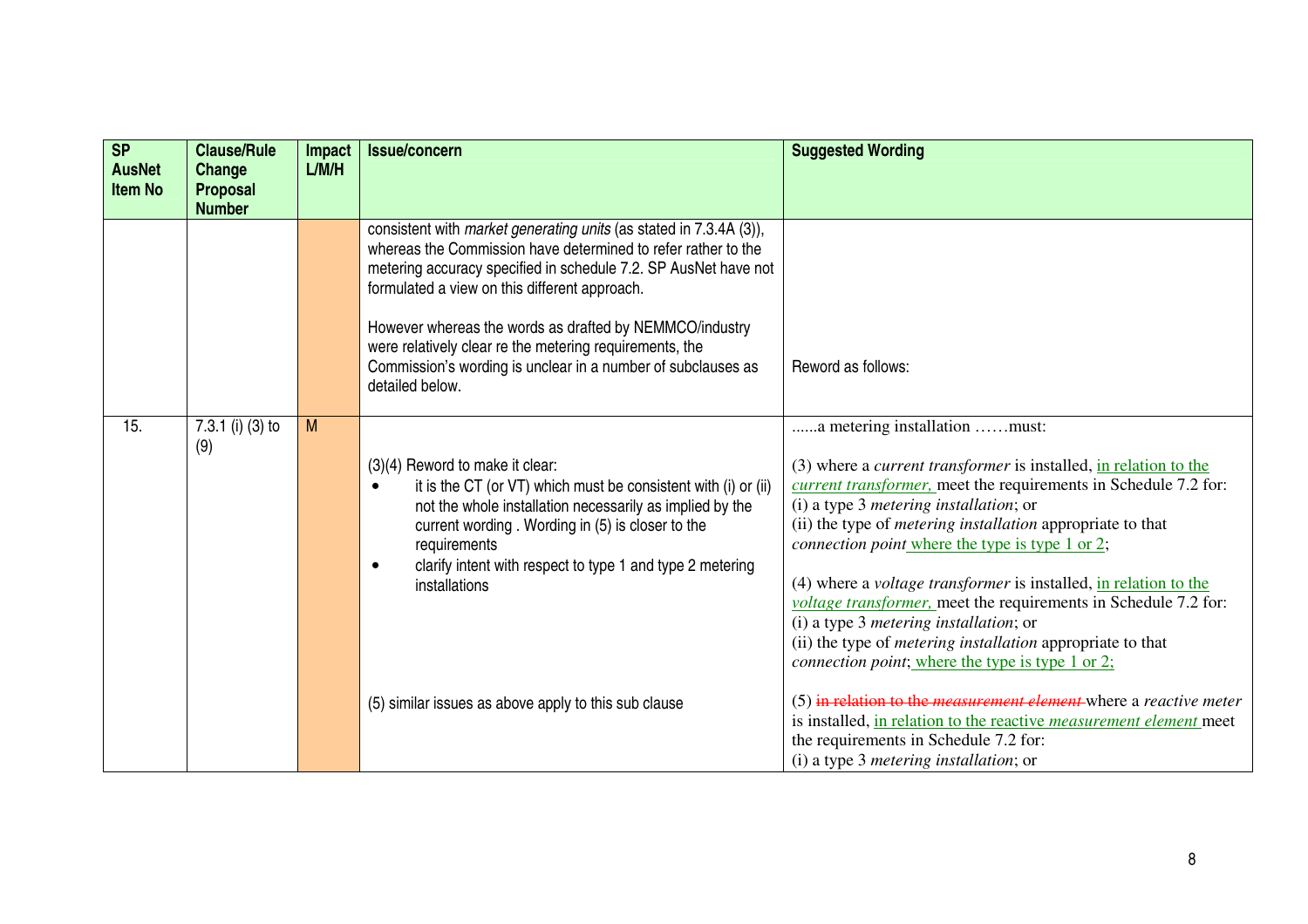| S <sub>P</sub><br><b>AusNet</b><br><b>Item No</b> | <b>Clause/Rule</b><br>Change<br><b>Proposal</b><br><b>Number</b> | Impact<br>L/M/H | <b>Issue/concern</b>                                                                                                                                                                                                                                                                                                                                                           | <b>Suggested Wording</b>                                                                                                                                                                                                                                                                                                                                                             |
|---------------------------------------------------|------------------------------------------------------------------|-----------------|--------------------------------------------------------------------------------------------------------------------------------------------------------------------------------------------------------------------------------------------------------------------------------------------------------------------------------------------------------------------------------|--------------------------------------------------------------------------------------------------------------------------------------------------------------------------------------------------------------------------------------------------------------------------------------------------------------------------------------------------------------------------------------|
|                                                   |                                                                  |                 |                                                                                                                                                                                                                                                                                                                                                                                | (ii) the type of <i>metering installation</i> appropriate to that<br>connection point; where the type is type 1 or 2                                                                                                                                                                                                                                                                 |
|                                                   |                                                                  |                 | (6) The Commission in sub clause (9) has changed "output" to<br>"nameplate rating" but has not done so here. Is there a difference<br>in meaning?<br>Also reference to S7.2 should be clearer                                                                                                                                                                                  | (6) for units with an $\frac{Output}{}$ greater than 1 MW, meet:<br>(i) the accuracy requirements specified in schedule 7.2 based on<br>projected sent out annual <i>energy</i> volumes; and<br>(ii) the measurement requirements in paragraph $(a)(8)$ ;                                                                                                                            |
|                                                   |                                                                  |                 | (7) The Commission in sub clause (9) has changed "output" to<br>"nameplate rating" but has not done so here. Is there a difference<br>in meaning?                                                                                                                                                                                                                              | (7) in relation to new accumulation <i>metering equipment</i> for units<br>with an <b>output</b> equal to or less than 1 MW, meet the minimum<br>standards for <i>active energy</i> class 1.0 watt-hour <i>meters</i> or 2.0 watt-<br>hour <i>meters</i> in accordance with Schedule S7.2.6.1(f);                                                                                    |
|                                                   |                                                                  |                 | (8) The Commission in sub clause (9) has changed "output" to<br>"nameplate rating" but has not done so here. Is there a difference<br>in meaning?                                                                                                                                                                                                                              | (8) for units with an output of 1 MW or less that are capable of<br>recording <i>interval energy</i> , meet the minimum standards of<br>accuracy for the active energy meter in accordance with schedule<br>7.2 for type 3 or 4 <i>metering installations</i> which is based on<br>projected sent out annual energy volumes; and                                                     |
|                                                   |                                                                  |                 | (9) If the Commission is concerned with the DNSP frivolously<br>requesting reactive measured for small generating units then<br>adding the term "if reasonably required" will not overcome this<br>concern, unless the Commission provides guidance in the Rules<br>with respect to what it would consider to be reasonable. If it is left<br>to the DNSP nothing has changed! | (9) if reasonably required by the Distribution Network Service<br><i>Provider</i> (where such a request must be in writing and with<br>reasons), after taking into account the size of the generating unit,<br>its proposed role and its location in the network, have the active<br>energy and reactive energy measured where the unit has a<br>nameplate rating of less than 1 MW. |
|                                                   |                                                                  |                 |                                                                                                                                                                                                                                                                                                                                                                                |                                                                                                                                                                                                                                                                                                                                                                                      |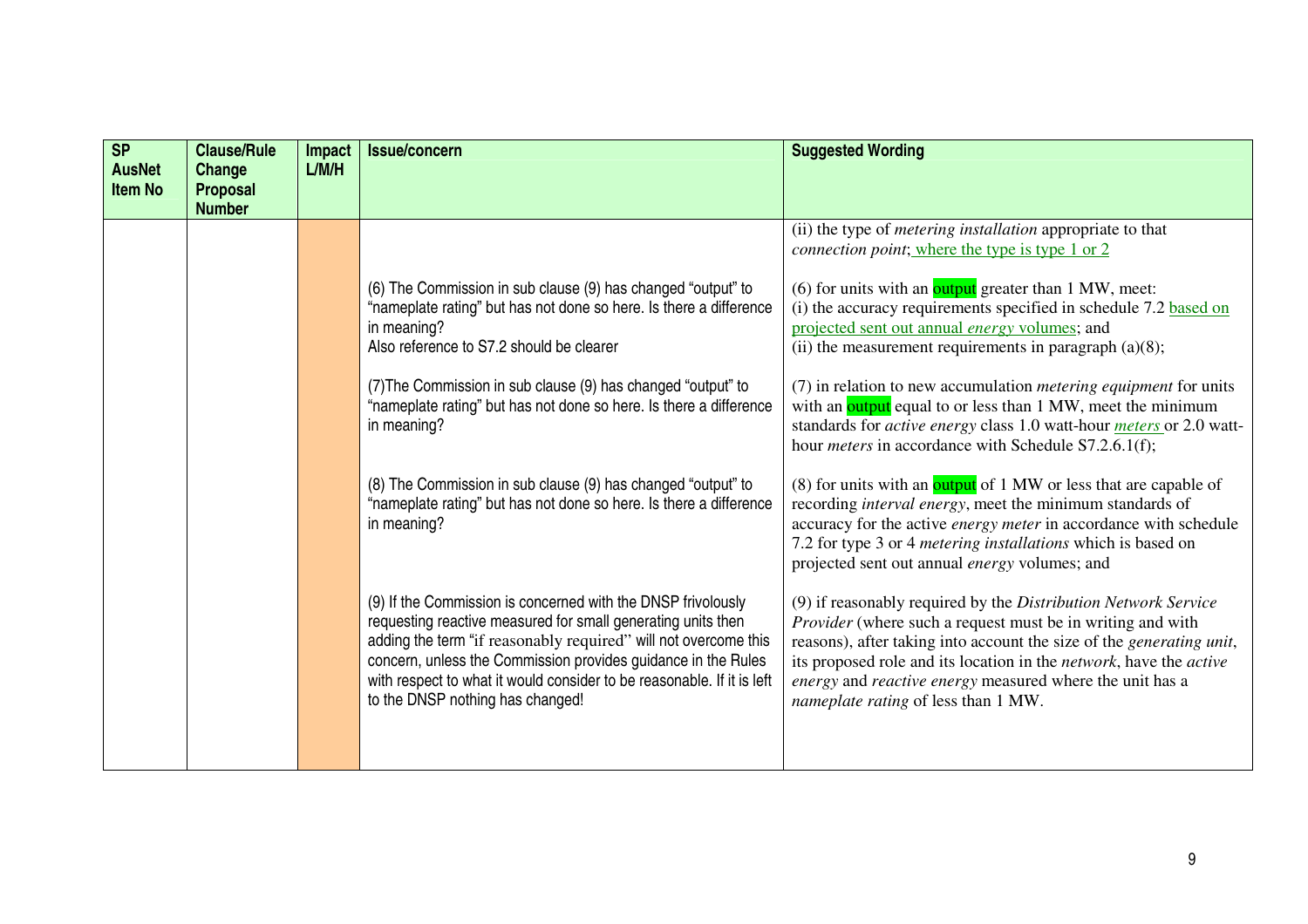| SP<br><b>AusNet</b><br><b>Item No</b> | <b>Clause/Rule</b><br>Change<br><b>Proposal</b><br><b>Number</b> | Impact<br>L/M/H | Issue/concern                                                                                                                                                                                                                                                                                                                                                                                                                                                                                                                                                                                                                                                                                                              | <b>Suggested Wording</b>                                                                                                                                                                                                                                                                                                                                                                                                                                                                                                                                                                  |
|---------------------------------------|------------------------------------------------------------------|-----------------|----------------------------------------------------------------------------------------------------------------------------------------------------------------------------------------------------------------------------------------------------------------------------------------------------------------------------------------------------------------------------------------------------------------------------------------------------------------------------------------------------------------------------------------------------------------------------------------------------------------------------------------------------------------------------------------------------------------------------|-------------------------------------------------------------------------------------------------------------------------------------------------------------------------------------------------------------------------------------------------------------------------------------------------------------------------------------------------------------------------------------------------------------------------------------------------------------------------------------------------------------------------------------------------------------------------------------------|
| 16.                                   | #8<br>Meter test<br>requests                                     | M               | The intent of the industry/NEMMCO proposed wording in 7.6.1<br>has been incorrectly translated into the revised 7.6.1.<br>The industry/NEMMCO wording was attempting to keep a level of<br>end use customer protection similar to that in the Jurisdictional<br>Codes. The retention of NEMMCO carrying out the test was to<br>provide a backstop/default if the Responsible Person refused to<br>carry out the test because they did not view it as a reasonable<br>request. The Commission drafting seems to put NEMMCO in the<br>role of "policeman" forcing the Responsible Person to test. This<br>was not the intent.<br>Reword as below to reinstate this industry intent (and correct<br>other drafting concerns): |                                                                                                                                                                                                                                                                                                                                                                                                                                                                                                                                                                                           |
| 17.                                   | 7.6.1                                                            | M               | (a) reference missing                                                                                                                                                                                                                                                                                                                                                                                                                                                                                                                                                                                                                                                                                                      | (a) Testing of a <i>metering installation</i> must be carried out in<br>accordance with:<br>$(1)$ this clause 7.6.1; and<br>(2) the inspection and testing requirements set out in schedule<br>7.3.<br>(b) A Registered Participant may request that the responsible<br>person make arrangements for the testing of a metering<br>installation and if the request is reasonable, the responsible<br><i>person</i> must not refuse the request.<br>(c) Where the <i>responsible person</i> does not undertake the testing<br>requested under paragraph (b), the Registered Participant may |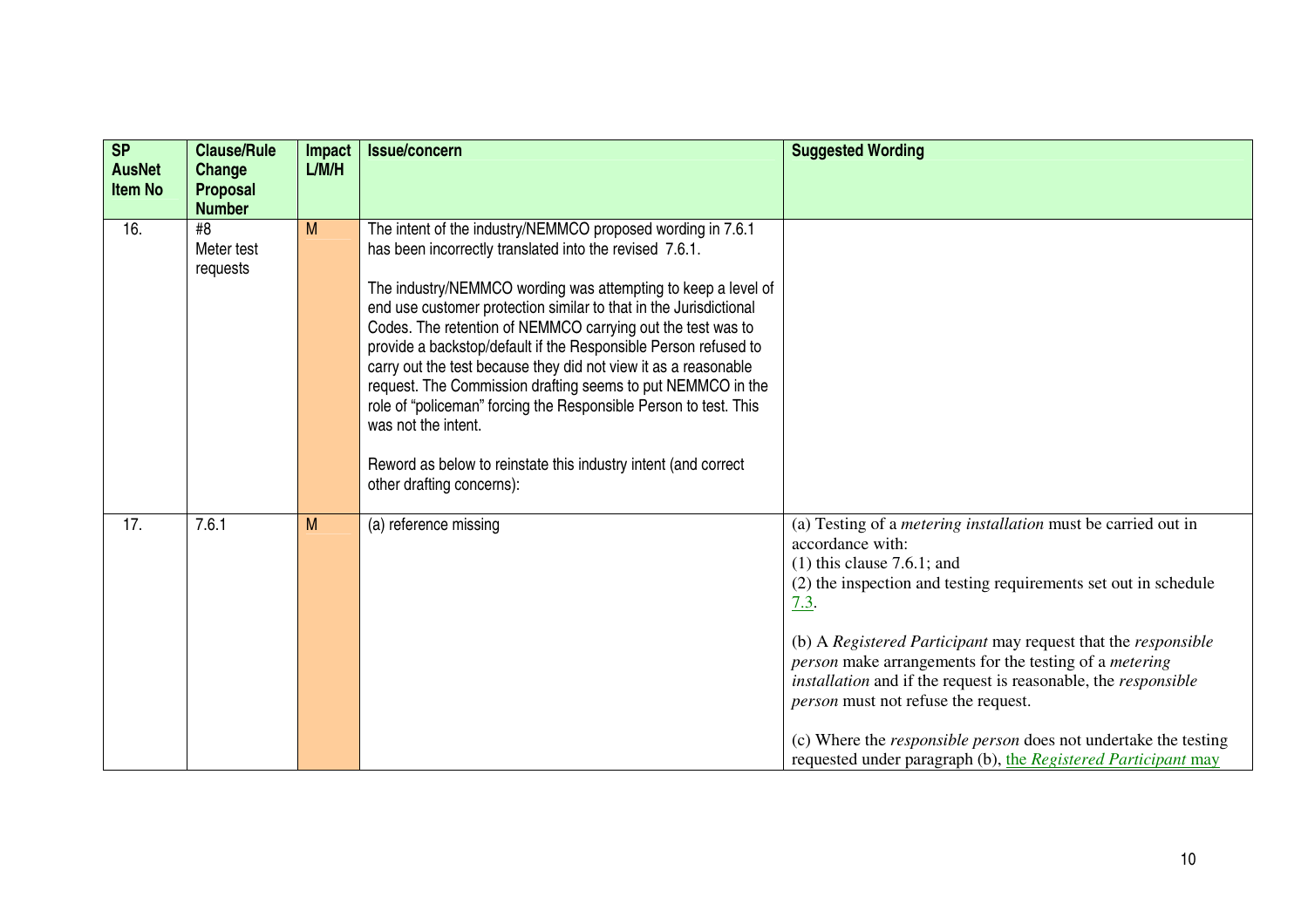| <b>SP</b><br><b>AusNet</b> | <b>Clause/Rule</b><br>Change     | Impact<br>L/M/H | <b>Issue/concern</b>                                               | <b>Suggested Wording</b>                                                                                                                                                                                                                                                                                                                                                                                                                                                                                                                                                                                                                                                                                                                                                                                                                                                                                                                                                                                                                                                                                                                                                                                                                                                                                                                                                                                                                                           |
|----------------------------|----------------------------------|-----------------|--------------------------------------------------------------------|--------------------------------------------------------------------------------------------------------------------------------------------------------------------------------------------------------------------------------------------------------------------------------------------------------------------------------------------------------------------------------------------------------------------------------------------------------------------------------------------------------------------------------------------------------------------------------------------------------------------------------------------------------------------------------------------------------------------------------------------------------------------------------------------------------------------------------------------------------------------------------------------------------------------------------------------------------------------------------------------------------------------------------------------------------------------------------------------------------------------------------------------------------------------------------------------------------------------------------------------------------------------------------------------------------------------------------------------------------------------------------------------------------------------------------------------------------------------|
| <b>Item No</b>             | <b>Proposal</b><br><b>Number</b> |                 |                                                                    |                                                                                                                                                                                                                                                                                                                                                                                                                                                                                                                                                                                                                                                                                                                                                                                                                                                                                                                                                                                                                                                                                                                                                                                                                                                                                                                                                                                                                                                                    |
|                            |                                  |                 | (h) If the tests are requested by a Retailer (or a customer thru a | request that NEMMCO make arrangements for the testing of the<br><i>metering installation</i> and if the request is reasonable, NEMMCO<br>must not refuse the request. NEMMCO must make the<br>arrangements for the testing where reasonable.<br>(d) The Registered Participant who requested the tests under<br>paragraph (b) may make a request to the <i>responsible person</i> or<br>NEMMCO to witness the tests.<br>(e) The responsible person or NEMMCO must not refuse for a<br>request received under paragraph $(b)$ or $(c)$ and must no later than<br>5 business days prior to the testing, advise:<br>(1) the party making the request; and<br>(2) where the Local Network Service Provider is the responsible<br>person, the financially responsible Market Participant, of:<br>(3) the location and time of the tests; and<br>(4) the method of testing to be undertaken.<br>$(g)$ Where <i>NEMMCO</i> or the <i>responsible person</i> has undertaken<br>testing of a <i>metering installation</i> under this clause 7.6.1, the<br><i>responsible person</i> or <i>NEMMCO</i> (as the case may be) must make<br>the test results available to:<br>(1) NEMMCO or the responsible person (depending on which<br>party conducted the tests); and<br>(2) a Registered Participant registered against the connection<br><i>point</i> in <i>NEMMCO's connection point</i> registration system.<br>(h) NEMMCO or the responsible person (depending on which |
|                            |                                  |                 | Retailer) then the result should be delivered to the Retailer even | party conducted the tests) must:                                                                                                                                                                                                                                                                                                                                                                                                                                                                                                                                                                                                                                                                                                                                                                                                                                                                                                                                                                                                                                                                                                                                                                                                                                                                                                                                                                                                                                   |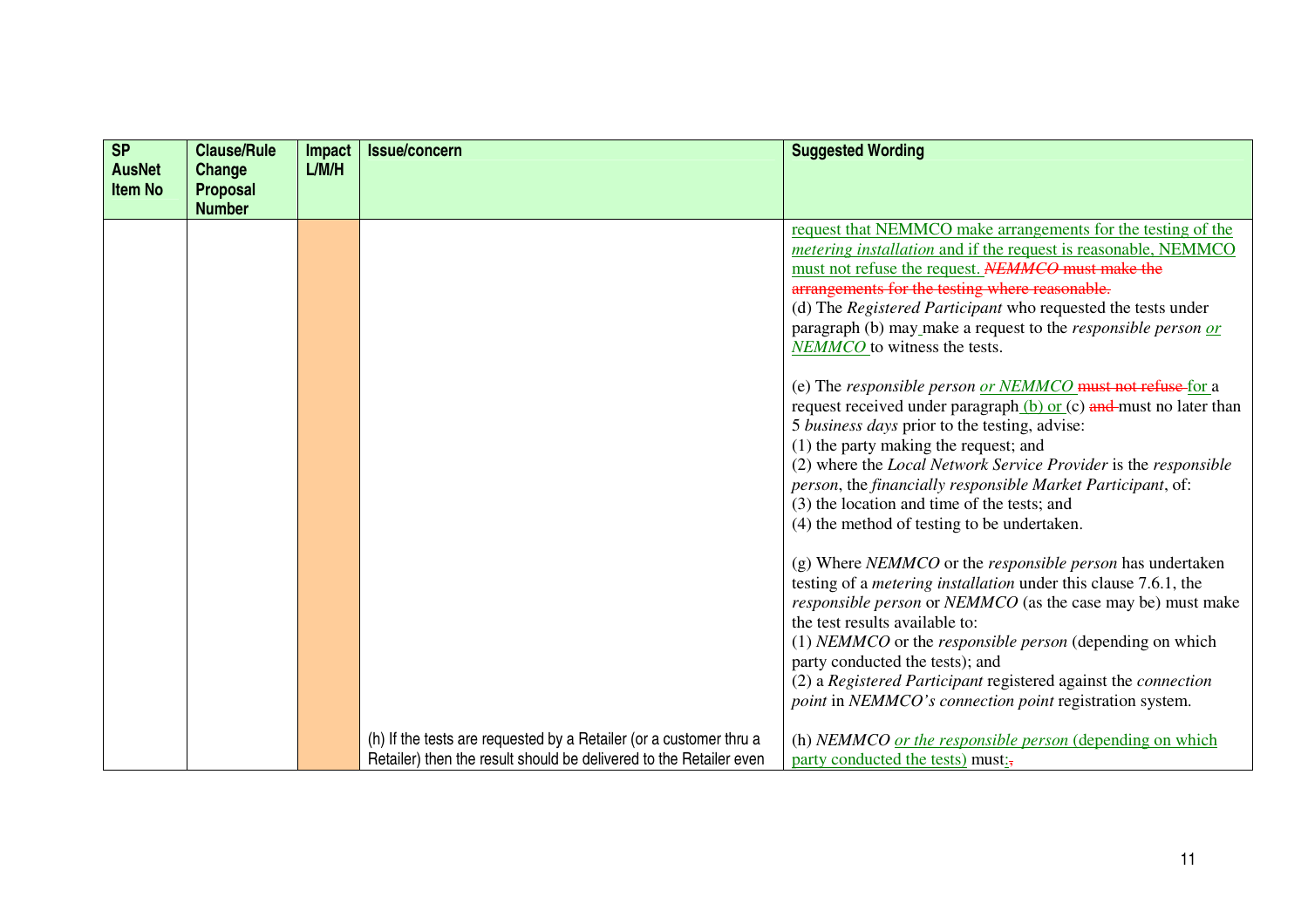| SP<br><b>AusNet</b><br><b>Item No</b> | <b>Clause/Rule</b><br>Change<br>Proposal<br><b>Number</b> | <b>Impact</b><br>L/M/H | <b>Issue/concern</b>                                                                                                                                                                                                                                                                                                                                                                                                                                                                                                                                                                                                                                                                                                                                                                                     | <b>Suggested Wording</b>                                                                                                                                                                                                                                                                                                                                                                                                                           |
|---------------------------------------|-----------------------------------------------------------|------------------------|----------------------------------------------------------------------------------------------------------------------------------------------------------------------------------------------------------------------------------------------------------------------------------------------------------------------------------------------------------------------------------------------------------------------------------------------------------------------------------------------------------------------------------------------------------------------------------------------------------------------------------------------------------------------------------------------------------------------------------------------------------------------------------------------------------|----------------------------------------------------------------------------------------------------------------------------------------------------------------------------------------------------------------------------------------------------------------------------------------------------------------------------------------------------------------------------------------------------------------------------------------------------|
|                                       |                                                           |                        | if the results are good. The financial arrangement in such a<br>circumstance is that the customer must pay the cost of the test<br>and hence the outcome either way is important.<br>SP AusNet note that the financial arrangements of testing<br>where included in the Jurisdictional Codes and the industry<br>proposed to move these details to the Metrology Procedure.<br>The advice regarding the "legal" barrier to the Metrology<br>Procedure containing cost information/obligations has seen<br>these financial arrangements remain in the Jurisdictional<br>Codes despite there being national consistency in approach.<br>Given the Commission's view that the costs of meter<br>upgrades should be included in the Rules should this cost<br>matter also be considered for Rules inclusion? | if the tests are at the request of a Registered Participant<br>(1)<br>make the results available as soon as practicable;<br>otherwise if the results referred to in paragraph (g) for a<br>(2)<br>metering installation indicate:<br>(1) deviation from the technical requirements, make the<br>results available as soon as practicable; or<br>(2) the installation meets the technical requirements, make<br>the results available upon request. |
|                                       |                                                           |                        | (i) The audits carried out by NEMMCO are a sample only and<br>hence can only provide a basis for NEMMCO to satisfy itself that<br>there is a reasonable probability that metering installations in<br>general comply, but cannot provide evidence of each<br>installation's compliance.                                                                                                                                                                                                                                                                                                                                                                                                                                                                                                                  | (i) NEMMCO must check test results recorded in the <i>metering</i><br>register by arranging for sufficient audits of metering<br>installations and satisfy itself that the accuracy of each-metering<br><i>installations</i> complyies with the requirements of this Chapter 7.                                                                                                                                                                    |
| 18.                                   | #9<br>Record<br>keeping                                   | A                      | The Commission has largely translated the NEMMCO/industry<br>wording correctly into a revised structure. We note that this<br>wording structure whilst satisfactory is not as user friendly as that<br>proposed. The grouping of obligations by retention period rather<br>than data type is less related to the industry use of the data.                                                                                                                                                                                                                                                                                                                                                                                                                                                               |                                                                                                                                                                                                                                                                                                                                                                                                                                                    |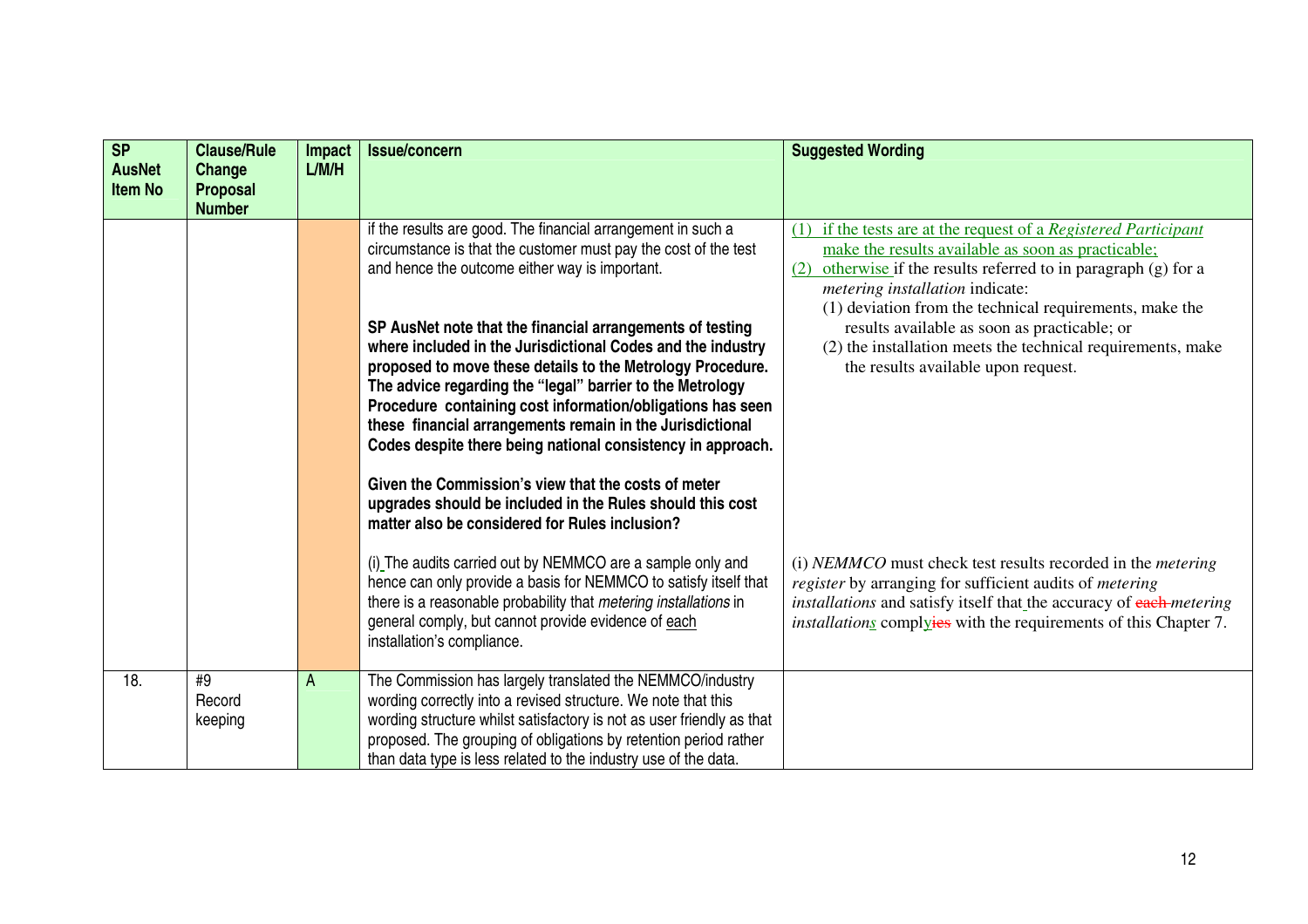| <b>SP</b><br><b>AusNet</b><br><b>Item No</b> | <b>Clause/Rule</b><br>Change<br><b>Proposal</b><br><b>Number</b> | <b>Impact</b><br>L/M/H | <b>Issue/concern</b>                                                                                                                                                                                                                                                                                                                                                                                                                                                                                                                                                                                                                                                                                                                                                                                                                                                                                                                                                                                                                               | <b>Suggested Wording</b>                                                                                                                                                                                                                                                                                                                                                                                                                      |
|----------------------------------------------|------------------------------------------------------------------|------------------------|----------------------------------------------------------------------------------------------------------------------------------------------------------------------------------------------------------------------------------------------------------------------------------------------------------------------------------------------------------------------------------------------------------------------------------------------------------------------------------------------------------------------------------------------------------------------------------------------------------------------------------------------------------------------------------------------------------------------------------------------------------------------------------------------------------------------------------------------------------------------------------------------------------------------------------------------------------------------------------------------------------------------------------------------------|-----------------------------------------------------------------------------------------------------------------------------------------------------------------------------------------------------------------------------------------------------------------------------------------------------------------------------------------------------------------------------------------------------------------------------------------------|
|                                              |                                                                  |                        |                                                                                                                                                                                                                                                                                                                                                                                                                                                                                                                                                                                                                                                                                                                                                                                                                                                                                                                                                                                                                                                    |                                                                                                                                                                                                                                                                                                                                                                                                                                               |
| 19.                                          | 7.6.4(b)                                                         | M                      | Consistent with the NEMMCO/industry view expressed in<br>Proposal #8 that NEMMCO will carry out testing and also with the<br>fact that NEMMCO may do testing as part of its audit processes,<br>NEMMCO needs to have a role in retaining records of testing.                                                                                                                                                                                                                                                                                                                                                                                                                                                                                                                                                                                                                                                                                                                                                                                       | (b) A responsible person and NEMMCO as appropriate must<br>retain records and documentation as follows:                                                                                                                                                                                                                                                                                                                                       |
| 20.                                          | $7.9.1$ (i)                                                      | M                      | <b>Requested Comment:</b> Data records<br>We consider that this clause has a number of issues and<br>complicates, rather than simplifies, the NEMMCO/industry drafted<br>words.<br>As outlined in our comments on 7.9.1 (h) (item 23 in this table)<br>we consider that retention of the use of the term metering<br>installation database is the better approach.<br>NEMMCO (or their agent) is charged with the collection of data<br>from the metering installation (whether from the data logger in a<br>type 4 or the <i>metering installation</i> database in a type 5/6,<br>whereas the clause as drafted implies others could have this role.<br>Further the use of the phrase " metering data stored<br>separately in the form that it was collected" is not consistent<br>with data terminology as discussed in Proposal #12 and should<br>read "metering data as extracted from the meter but before any<br>changes due to scaling, validation or substitution" as detailed in<br>our comment #22 on Proposal 12 related clauses below. | (i) The person who is required under this Chapter 7 to collect the<br><i>metering data</i> from the <i>metering installation</i> for the purpose of<br>settlements must ensure the data is stored separately in the form<br>that it was collected for the period of time specified in paragraphs<br>$(g)$ and $(h)$ .<br>Remove clause and replace with revised (h) and new (i) as<br>recommended in SP AusNet comments against Proposal #12. |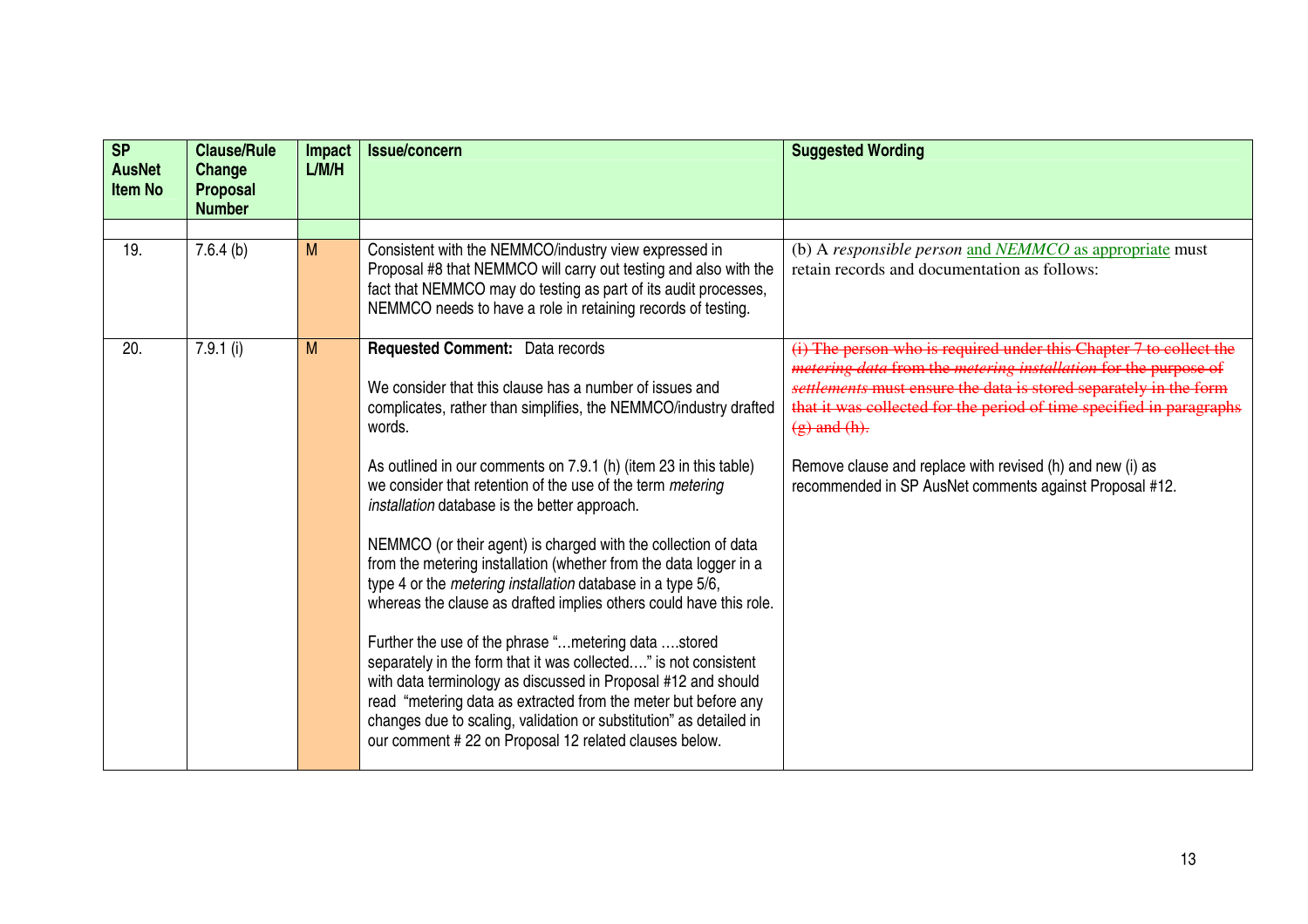| S <sub>P</sub><br><b>AusNet</b><br><b>Item No</b> | <b>Clause/Rule</b><br>Change<br><b>Proposal</b><br><b>Number</b> | <b>Impact</b><br>L/M/H | <b>Issue/concern</b>                                                                                                                                                                                                                                                              | <b>Suggested Wording</b>                                                                                                                                                                                                                                                       |
|---------------------------------------------------|------------------------------------------------------------------|------------------------|-----------------------------------------------------------------------------------------------------------------------------------------------------------------------------------------------------------------------------------------------------------------------------------|--------------------------------------------------------------------------------------------------------------------------------------------------------------------------------------------------------------------------------------------------------------------------------|
| 21.                                               | #10<br>Data access                                               | M                      | The Commission wording missed a couple of points which were<br>part of the NEMMCO/industry wording. Also the<br>NEMMCO/industry wording in (8) was not entirely consistent with<br>other aspects of the Metrology Procedure.                                                      |                                                                                                                                                                                                                                                                                |
|                                                   |                                                                  |                        | (1) An attempt was made in each subclause to outline the<br>restrictions/controls over the access; hence removed wording<br>should be reinstated                                                                                                                                  | (1) Registered Participants with a financial interest in the<br>metering installation or the energy measured by that metering<br>installation, and as provided for in the Market Settlement and<br>Transfer Solution Procedures, B2B Procedures and meter churn<br>guidelines; |
|                                                   |                                                                  |                        | (8) The Commission wording is not clear that the "participant"<br>referred to is the FRMP and the last phase is superfluous as the<br>data involved is defined in the 7.7 (a) lead in.                                                                                            | (8) A financially responsible Market Participant's customer<br>upon request to the <b>financially</b> responsible Market Participant<br>participant for information relating to that customer's<br>meteringinstallation.                                                       |
| 22.                                               | #12<br>Data terms &<br>databases                                 | M                      | SP AusNet's view is that terminology to:<br>provide differentiation with respect to data as it moves thru<br>the end to end data process, or<br>differentiate the databases thru which it moves,                                                                                  |                                                                                                                                                                                                                                                                                |
|                                                   |                                                                  |                        | is a tool to aid drafting and understanding. The differentiation<br>can be provided at any point in the end to end process, however<br>the key requirements with respect to terminology is, that once<br>the point of differentiation is decided it must be used<br>consistently. |                                                                                                                                                                                                                                                                                |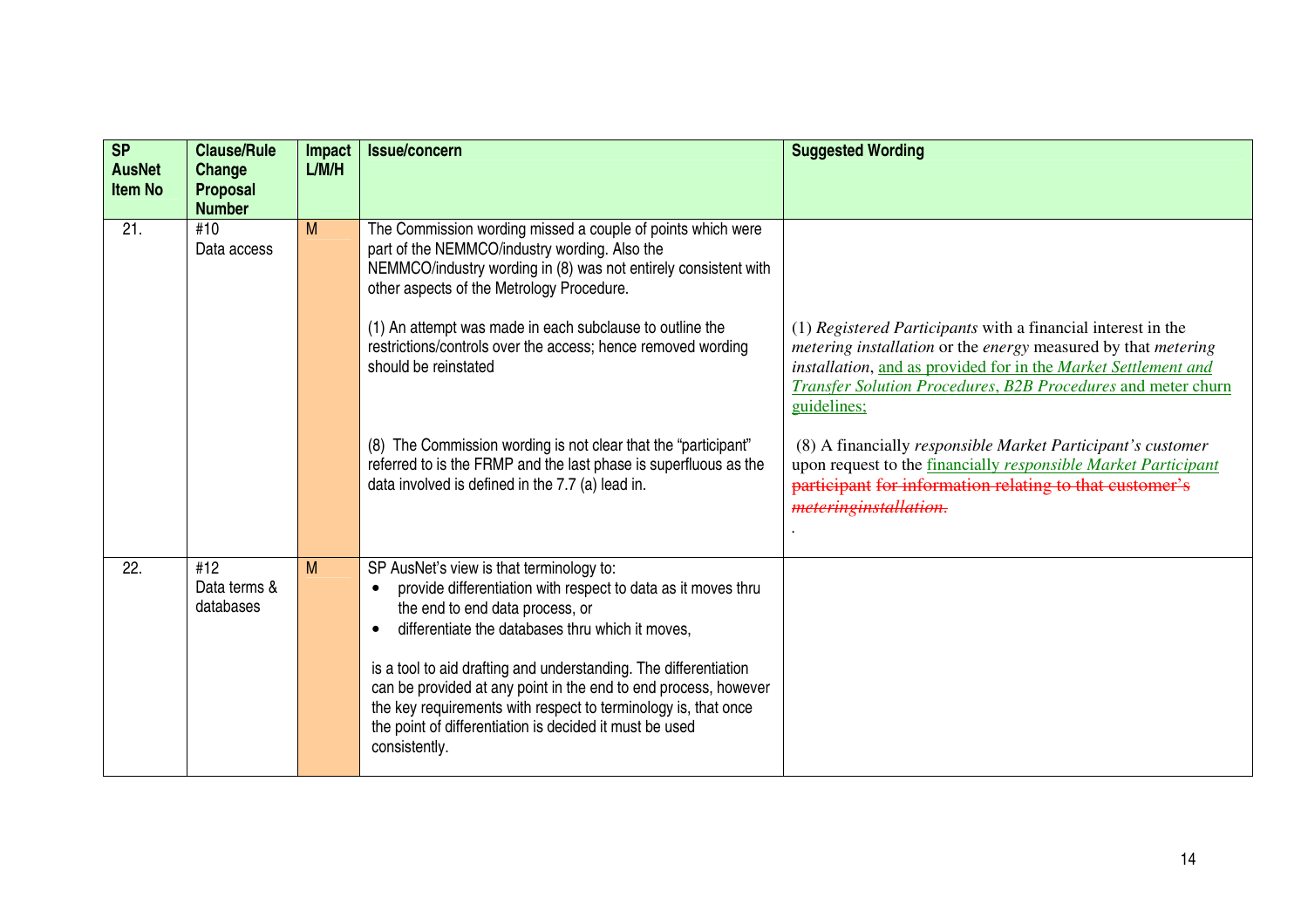| <b>SP</b><br><b>AusNet</b><br><b>Item No</b> | <b>Clause/Rule</b><br>Change<br><b>Proposal</b><br><b>Number</b> | <b>Impact</b><br>L/M/H | <b>Issue/concern</b>                                                                                                                                                                                                                                                                                                                                                                                                                                                                                                                                                                                                                                                                                                                                                                                                                                                                                                                                                                                                                                                                                                                                                                                                                                                                                                          | <b>Suggested Wording</b> |
|----------------------------------------------|------------------------------------------------------------------|------------------------|-------------------------------------------------------------------------------------------------------------------------------------------------------------------------------------------------------------------------------------------------------------------------------------------------------------------------------------------------------------------------------------------------------------------------------------------------------------------------------------------------------------------------------------------------------------------------------------------------------------------------------------------------------------------------------------------------------------------------------------------------------------------------------------------------------------------------------------------------------------------------------------------------------------------------------------------------------------------------------------------------------------------------------------------------------------------------------------------------------------------------------------------------------------------------------------------------------------------------------------------------------------------------------------------------------------------------------|--------------------------|
|                                              |                                                                  |                        | At the MRG industry and NEMMCO debated the point of<br>differentiation between energy data, metering data, and<br>settlement ready data. It was agreed that:<br>energy $data - is$ data in the meter<br>metering data $-$ is data ex the meter up to the point that<br>NEMMCO validates it suitable for settlements, when it becomes<br>settlement ready data<br>The Metrology Procedure has now been re-drafted on this basis.<br>There was less finality with respect to debate re the terminology<br>applied to databases. SP AusNet's view is that the concept of a<br>metering installation database as distinct from the metering<br>database is a useful one which should be continued. Note that<br>the term currently uses the common, broad sense of database<br>which is part of the <i>metering installation</i> rather than a specific<br>Rules definition.<br>However, the counter view which the Commission have argued<br>(at least in some parts of the Determination **), that all databases<br>with metering data should be defined as metering databases is<br>also possibly viable with some changes to the Rules.<br>Refer Determination Section 4.12.3 p72/73 which states<br>"the Commission notes that the Rules provide NEMMCO and<br>industry scope to identify one or more databases which can be |                          |
|                                              |                                                                  |                        | classified as a "metering database" "                                                                                                                                                                                                                                                                                                                                                                                                                                                                                                                                                                                                                                                                                                                                                                                                                                                                                                                                                                                                                                                                                                                                                                                                                                                                                         |                          |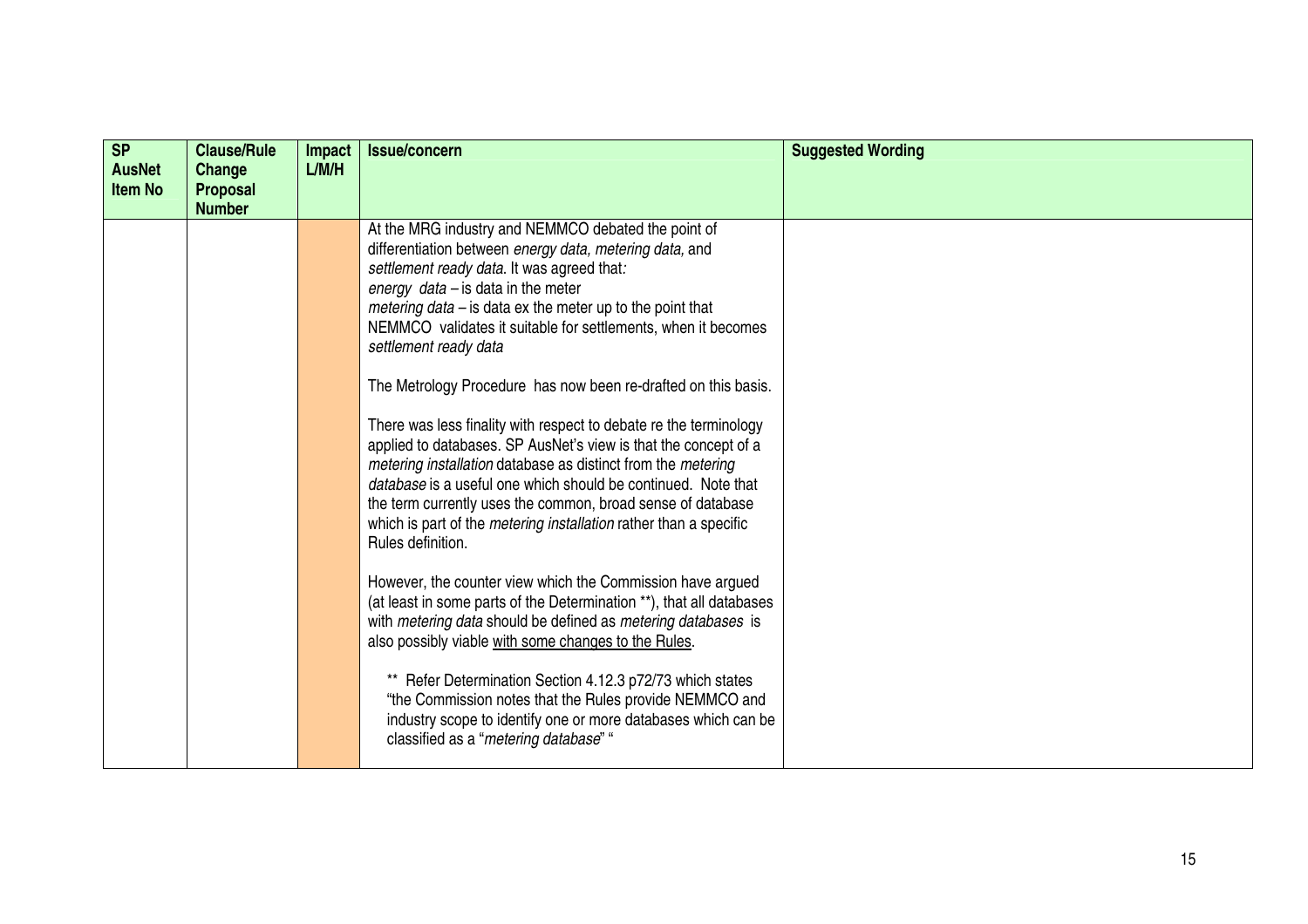| S <sub>P</sub><br><b>AusNet</b><br><b>Item No</b> | <b>Clause/Rule</b><br>Change<br><b>Proposal</b> | Impact<br>L/M/H | <b>Issue/concern</b>                                                                                                                                                                                                                                                                                                                                                                                                                                                                                                                                                                                                                                                                                                                                    | <b>Suggested Wording</b>                                                                                                                                                                                                                                                                                                                                                                                                                                                                                                                                                                                                                                                                                                                                                                                                                                                                                                                                                                                                                                                                                                                                                                                                                                                                                                                                                                                                            |
|---------------------------------------------------|-------------------------------------------------|-----------------|---------------------------------------------------------------------------------------------------------------------------------------------------------------------------------------------------------------------------------------------------------------------------------------------------------------------------------------------------------------------------------------------------------------------------------------------------------------------------------------------------------------------------------------------------------------------------------------------------------------------------------------------------------------------------------------------------------------------------------------------------------|-------------------------------------------------------------------------------------------------------------------------------------------------------------------------------------------------------------------------------------------------------------------------------------------------------------------------------------------------------------------------------------------------------------------------------------------------------------------------------------------------------------------------------------------------------------------------------------------------------------------------------------------------------------------------------------------------------------------------------------------------------------------------------------------------------------------------------------------------------------------------------------------------------------------------------------------------------------------------------------------------------------------------------------------------------------------------------------------------------------------------------------------------------------------------------------------------------------------------------------------------------------------------------------------------------------------------------------------------------------------------------------------------------------------------------------|
|                                                   | <b>Number</b>                                   |                 | SP AusNet consider that is not the case unless the definition of<br>metering database is changed because currently it is restricted to<br>a database "maintained and administered by NEMMCO" and<br>containing "settlements ready data" as per the definition below.<br>The metering installation database established and maintained<br>by the RP using an MDP and containing only metering data does<br>not meet this definition.<br>metering database A database of <i>metering data</i> and<br>settlements ready data maintained and administered by<br>NEMMCO in accordance with clause 7.9.<br>However whichever is adopted it must be consistently applied.<br>The existing and new wording in Chapter 7 does NOT use the<br>terms consistently. | To use the term <i>metering database</i> in a broader sense, as well as the<br>metering database definition being revised, a number of clauses in<br>section 7.9.1 would require to be revised as they make reference to only<br>NEMMCO having a metering database, including (b) which is about "the"<br>metering database; and (c) which requires electronic access which is not<br>available into the database maintained by the Responsible Person.<br>Conversely however, some aspects of 7.9.1 do not support the alternate<br>approach of the using the term metering installation database including<br>(d): as NEMMCO metering database will NOT include "original energy<br>readings" as for types 5 and 6 meters this will be in the metering<br>installation database<br>Note: the term "original energy readings" is not consistent with<br>the data terminology adopted and the equivalent new term would<br>be "metering data as extracted from the meter but before any<br>changes due to scaling, validation or substitution"<br>SP AusNet have not attempted to draft the specific clause changes but<br>having opening the issue of the database definition and terminologies, it<br>is appropriate for the Commission to attempt to rationalise the<br>terminology in all clauses.<br>SP AusNet make the comments below against the clauses revised or<br>added by the Commission in the current Determination. |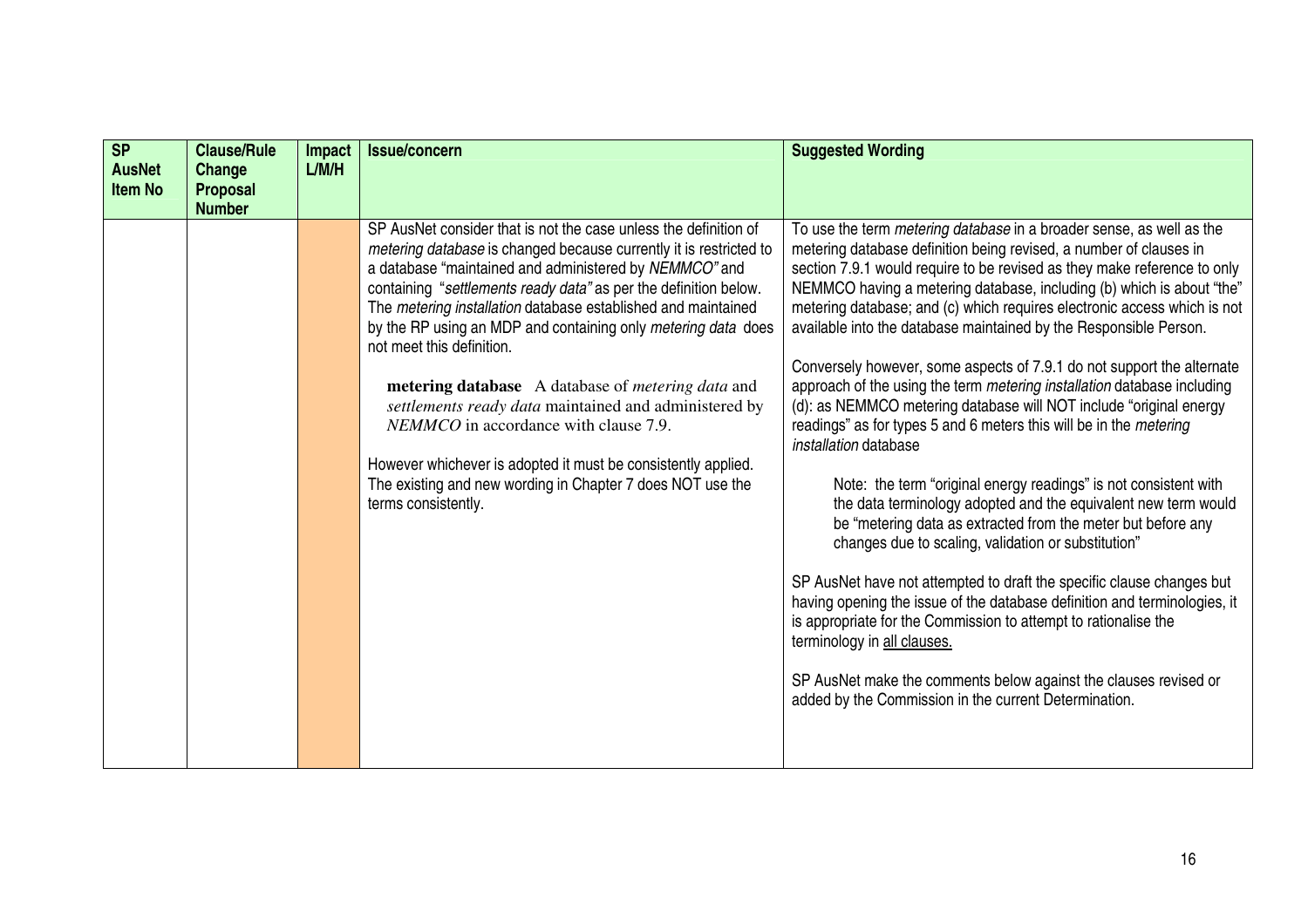| S <sub>P</sub><br><b>AusNet</b><br><b>Item No</b> | <b>Clause/Rule</b><br>Change<br>Proposal<br><b>Number</b> | <b>Impact</b><br>L/M/H | <b>Issue/concern</b>                                                                                                                                                                                                                                                                                                                                                                            | <b>Suggested Wording</b>                                                                                                                                                                                                                                                                                                                                                                                                                                                                                                                                                                                                                                                                                                                                                                                                                             |
|---------------------------------------------------|-----------------------------------------------------------|------------------------|-------------------------------------------------------------------------------------------------------------------------------------------------------------------------------------------------------------------------------------------------------------------------------------------------------------------------------------------------------------------------------------------------|------------------------------------------------------------------------------------------------------------------------------------------------------------------------------------------------------------------------------------------------------------------------------------------------------------------------------------------------------------------------------------------------------------------------------------------------------------------------------------------------------------------------------------------------------------------------------------------------------------------------------------------------------------------------------------------------------------------------------------------------------------------------------------------------------------------------------------------------------|
| 23.                                               | 7.9.1(h)                                                  | M                      | Based on the above SP AusNet view of the retention of the<br>concept of a <i>metering installation</i> database, we consider that the<br>two clauses as drafted by NEMMCO/industry should be<br>reinstated as 7.9.1 (h) and (i) with minor correction of<br>terminology in (i)                                                                                                                  | (f) The <i>metering database</i> must contain historical data that is:<br>In respect of any type 1, type 2, type 3 or type 4 <i>metering</i><br>installation, the metering database must contain metering data<br>that is:<br>(1) held on line for 13 months in accessible format; and<br>(2) held for a further 5 years and 11 months in archive in a form<br>that is accessible independently of the format in which the data is<br>stored.<br>(g) In respect of a type 5, type 6 or type 7 metering installation,<br>the <i>metering installation database</i> database must contain<br><i>metering data that is:</i><br>(1) held online for 13 months in accessible format; and<br>(2) held for a further period of 5 years and 11 months in archive<br>in a form that is accessible independently of the format in which<br>the data is stored. |
| 24.                                               | $7.8.4$ (a)                                               | L                      | Under revised definition of energy data additional wording is<br>superfluous                                                                                                                                                                                                                                                                                                                    | (a) The original stored energy data in a meter must not be<br>altered except when the <i>meter</i> is reset to zero as part of a<br>repair or reprogramming.                                                                                                                                                                                                                                                                                                                                                                                                                                                                                                                                                                                                                                                                                         |
| 25.                                               | 7.8.4(b)                                                  | M                      | Terminology and clarity issues in particular to ensure that the<br>Responsible Person's scope to change data is clear with respect<br>to differentiation between a type 1-4 and a type 5,6 installation.<br>le the Responsible Person can ensure that is changes in the<br>metering installation database but can only advise NEMMCO or<br>its MDA of the need to change the metering database. | (b) If an on-site test of a <i>metering installation</i> requires the<br>injection of current, the <i>responsible person</i> must ensure that<br>either<br>$(1)$ for a type 5 or type 6 installation:<br>$(\underline{A4})$ the <u>metering energy</u> -data stored in the <i>metering</i><br>installation database is inspected and<br>$(\underline{B2})$ that the <i>metering <u>installation</u></i> database is altered                                                                                                                                                                                                                                                                                                                                                                                                                          |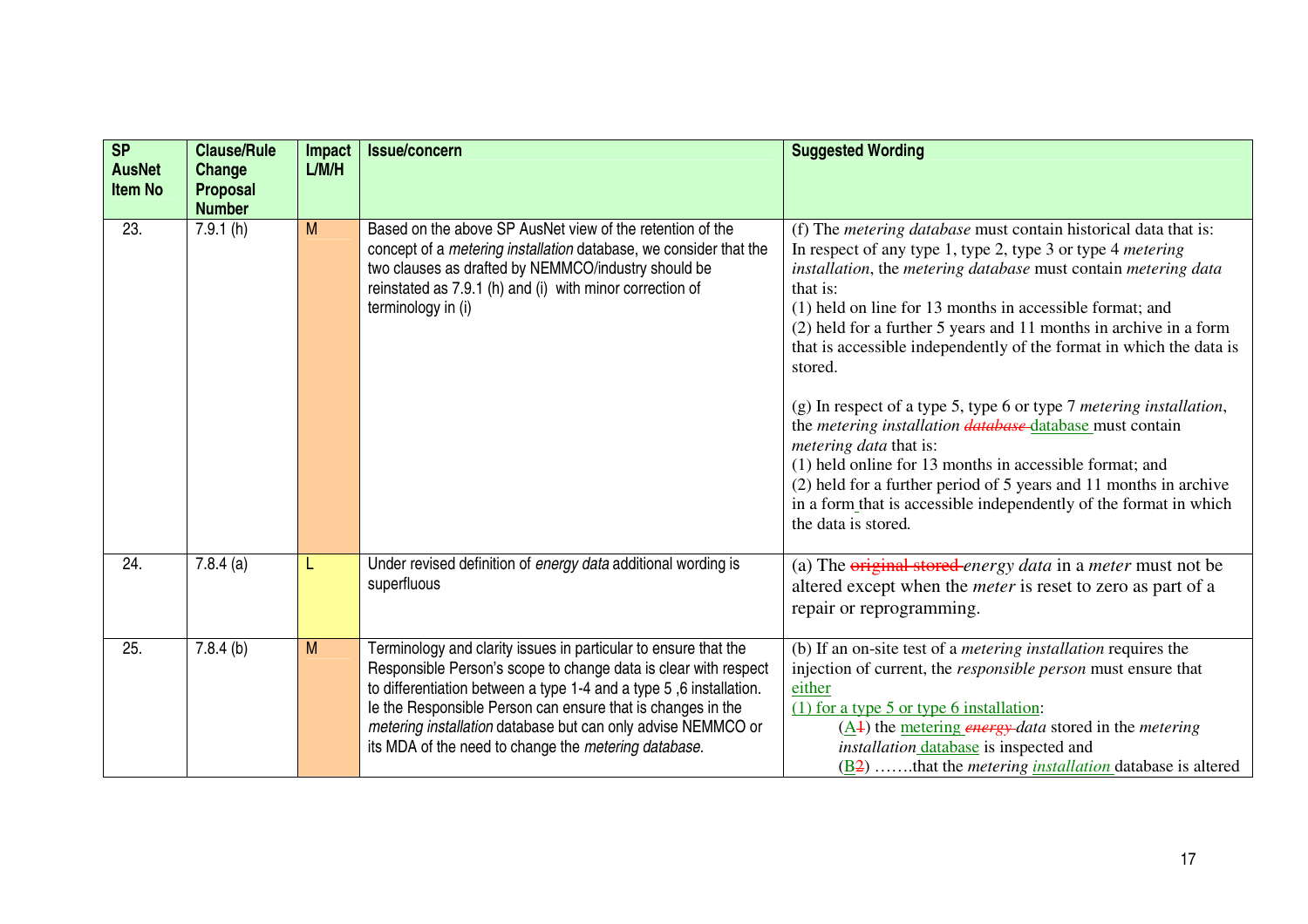| SP<br><b>AusNet</b><br><b>Item No</b> | <b>Clause/Rule</b><br>Change<br><b>Proposal</b> | Impact<br>L/M/H | <b>Issue/concern</b>                                                                                                                                                   | <b>Suggested Wording</b>                                                                                                                                                                                                                                                                                                                                                                                                                                                                                                                                                                                                                                                                                                                                                                                                          |
|---------------------------------------|-------------------------------------------------|-----------------|------------------------------------------------------------------------------------------------------------------------------------------------------------------------|-----------------------------------------------------------------------------------------------------------------------------------------------------------------------------------------------------------------------------------------------------------------------------------------------------------------------------------------------------------------------------------------------------------------------------------------------------------------------------------------------------------------------------------------------------------------------------------------------------------------------------------------------------------------------------------------------------------------------------------------------------------------------------------------------------------------------------------|
| 26.                                   | <b>Number</b><br>#13                            | A               |                                                                                                                                                                        | in accordance with the validation, substitution and<br>estimation procedures in the <i>metrology procedure</i> to<br>ensure that the <i>metering data</i> in the <i>metering installation</i><br>database is not materially different from the load energy<br>volumes flowing through the <i>connection point</i> during the<br>period of the test<br>$(2)$ for a type 1-4 installation:<br>Details are passed to NEMMCO or NEMMCO's agent to<br>enable the <i>metering database</i> to be altered in accordance with<br>the validation, substitution and estimation procedures in the<br><i>metrology procedure to ensure that the metering data in the</i><br><i>metering database</i> is not materially different from the load<br>energy volumes flowing through the <i>connection point</i> during<br>the period of the test |
|                                       | Meter faults                                    |                 |                                                                                                                                                                        |                                                                                                                                                                                                                                                                                                                                                                                                                                                                                                                                                                                                                                                                                                                                                                                                                                   |
| 27.                                   | 7.11.2                                          | L               | In reformatting the industry/NEMMCO proposed wording in<br>7.11.2 the Commission has missed some words.                                                                | (1) a type $1, 2$ and $3$ <i>metering installation</i> , if a malfunction occurs<br>to the <i>metering installation</i> , repairs must be made<br>$(2)$ a <i>metering installation</i> other than the <i>metering installations</i><br>referred to in subparagraph (1), if a malfunction occurs to the<br>installation, repairs                                                                                                                                                                                                                                                                                                                                                                                                                                                                                                   |
| 28.                                   | #14<br>Seals                                    | A               |                                                                                                                                                                        |                                                                                                                                                                                                                                                                                                                                                                                                                                                                                                                                                                                                                                                                                                                                                                                                                                   |
| 29.                                   | 7.8.1                                           | M               | In our original submission #24 we wrote:<br>The most likely party to detect a broken seal is a Metering<br>Provider during a routine or special read, and the industry | (c) If a Local Network Service Provider, financially responsible<br>Market Participant, or Metering Provider discovers that a seal<br>protecting <i>metering</i> equipment has been broken, it must notify the<br>responsible person within 5 business days.                                                                                                                                                                                                                                                                                                                                                                                                                                                                                                                                                                      |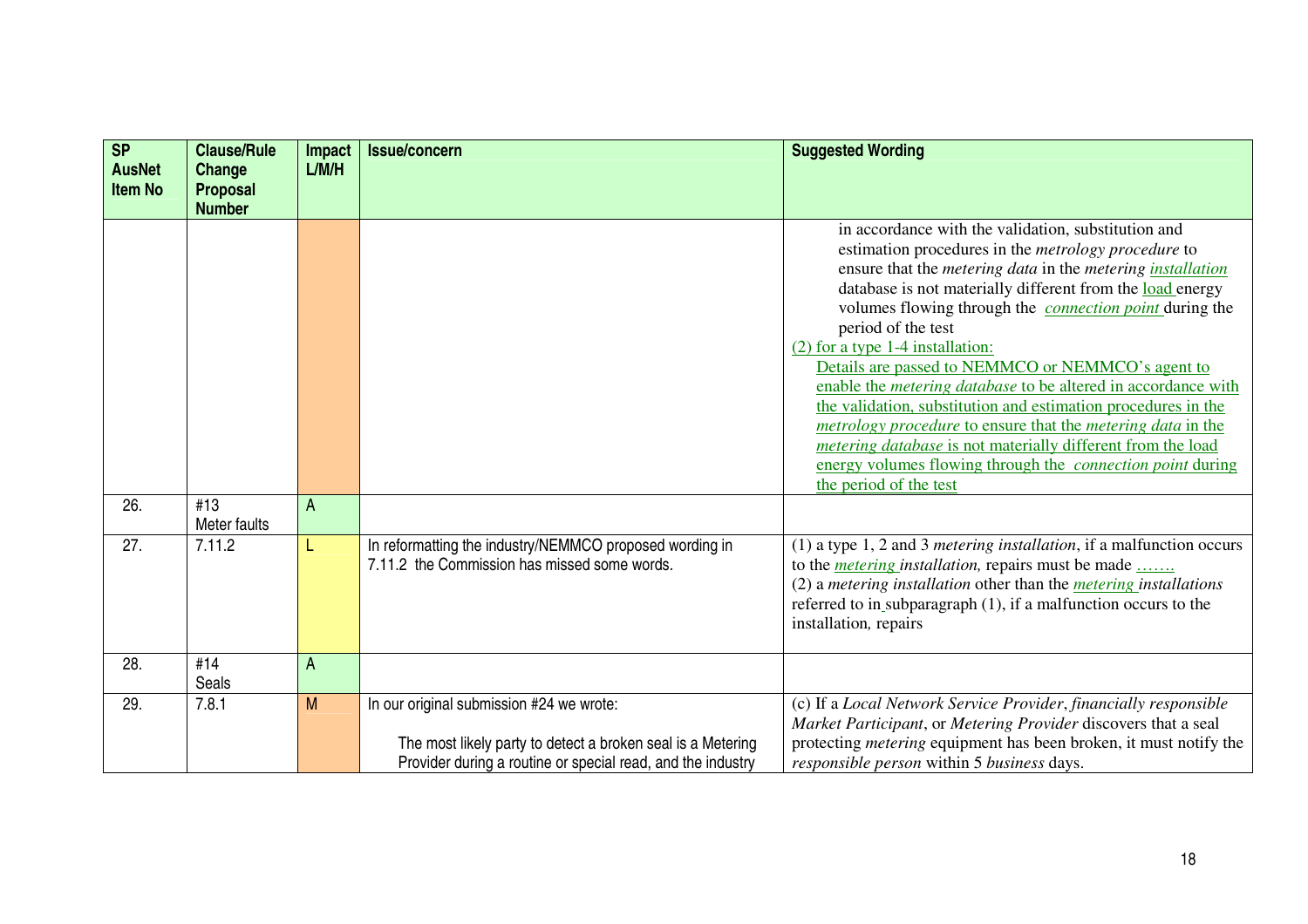| SP<br><b>AusNet</b><br><b>Item No</b> | <b>Clause/Rule</b><br>Change<br><b>Proposal</b><br><b>Number</b> | <b>Impact</b><br>L/M/H | <b>Issue/concern</b>                                                                                                                                                                                                                                                                                                                                                                                                                                                                                                                                                                                                                                                                                                                                   | <b>Suggested Wording</b>                                                                                                                                                                                                                                                                                                                                                                                                                                                                                                                                                                                                                                                     |
|---------------------------------------|------------------------------------------------------------------|------------------------|--------------------------------------------------------------------------------------------------------------------------------------------------------------------------------------------------------------------------------------------------------------------------------------------------------------------------------------------------------------------------------------------------------------------------------------------------------------------------------------------------------------------------------------------------------------------------------------------------------------------------------------------------------------------------------------------------------------------------------------------------------|------------------------------------------------------------------------------------------------------------------------------------------------------------------------------------------------------------------------------------------------------------------------------------------------------------------------------------------------------------------------------------------------------------------------------------------------------------------------------------------------------------------------------------------------------------------------------------------------------------------------------------------------------------------------------|
|                                       |                                                                  |                        | practice would be for the Metering Provider to record that<br>detail, assess for signs of tampering, and repair the seal.<br>This existing practice provides an effective and efficient<br>arrangement whilst maintaining a high level of control and<br>scrutiny of possible meter tamper situations.<br>The need to report this to the Responsible Person where<br>tamper is not suspected would appear to add complication<br>and costs without improving the security of installations.<br>The proposed Commission wording whilst better than that<br>originally drafted still does not reflect this practical process.<br>Plus<br>the obligation on the Responsible Person should be to ensure<br>actions generally not to carry out the actions. | (ca) Where a <i>Metering Provider</i> appointed by the Responsible<br>Person discovers that a seal protecting <i>metering</i> equipment has<br>been broken, and the Metering Provider has the delegated<br>authority of the Responsible Person to assess for tampering, the<br>Metering Provider may replace the seal when it is discovered<br>without notice to the Responsible Person subject to meeting<br>requirements of paragraph (f).<br>(d) If a broken seal has not been replaced by the person who<br>notified the <i>responsible person</i> under paragraph (c), the<br>responsible person must ensure that replace the broken seal is<br>replaced no later than: |
| 30.                                   | #15<br>Type 7                                                    | M                      | Refer specific comments below                                                                                                                                                                                                                                                                                                                                                                                                                                                                                                                                                                                                                                                                                                                          |                                                                                                                                                                                                                                                                                                                                                                                                                                                                                                                                                                                                                                                                              |
| 31.                                   | S7.2.3<br>Table 7.2.3.1<br>Item <sub>5</sub>                     | M                      | In our original submission #28 we wrote:<br>We understand and support that the role of NEMMCO is to<br>determine where a "category" of metering installation in<br>general meets the conditions to be considered an<br>unmetered load and so classify that category as type 7.                                                                                                                                                                                                                                                                                                                                                                                                                                                                         | (a) A type 7 metering installation classification applies where a<br>generic grouping of (or maybe category of) metering installations<br>does not require a <i>meter</i> to measure the flow of electricity in a<br>power conductor and accordingly there is a requirement to<br>determine by                                                                                                                                                                                                                                                                                                                                                                               |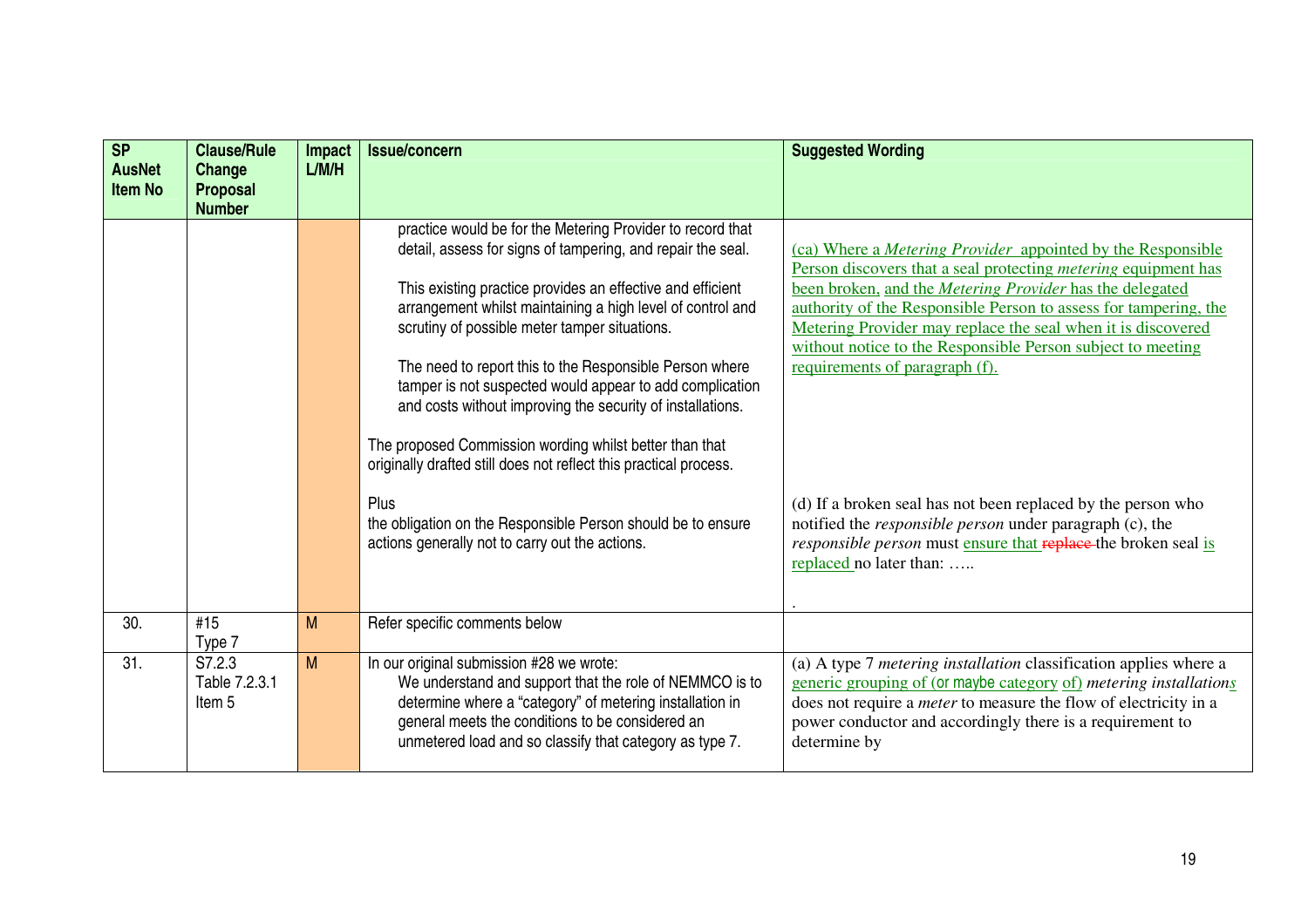| SP<br><b>AusNet</b><br><b>Item No</b> | <b>Clause/Rule</b><br>Change<br><b>Proposal</b> | Impact<br>L/M/H | <b>Issue/concern</b>                                                                                                                                                                                                                                                                                                                                                                                                                                                                                                                                                                                                                                                                                                                                                                                                                                                                                                                                                                                                                                                                                                                        | <b>Suggested Wording</b>                                                                                                                                                                                                                                                         |
|---------------------------------------|-------------------------------------------------|-----------------|---------------------------------------------------------------------------------------------------------------------------------------------------------------------------------------------------------------------------------------------------------------------------------------------------------------------------------------------------------------------------------------------------------------------------------------------------------------------------------------------------------------------------------------------------------------------------------------------------------------------------------------------------------------------------------------------------------------------------------------------------------------------------------------------------------------------------------------------------------------------------------------------------------------------------------------------------------------------------------------------------------------------------------------------------------------------------------------------------------------------------------------------|----------------------------------------------------------------------------------------------------------------------------------------------------------------------------------------------------------------------------------------------------------------------------------|
|                                       | <b>Number</b>                                   |                 | However we understand that NEMMCO will not ascertain<br>whether every installation within the category meets the<br>conditions. Hence although because of typical magnitude<br>and/or connection arrangements NEMMCO might classify a<br>category of installation as type 7, the Responsible Person (ie<br>the LNSP) may determine that a specific installation in that<br>category does not meet the conditions. Eg the load may be<br>larger than typical and/or it may be located such that<br>providing a meter is lower than average cost.<br>The Commission rejected our use of the term "category". The<br>concept of a category being declared a type 7 is defined in the<br>Metrology Procedure which in Clause 14.2.2 of Part B states "the<br>agreed market load that is published by NEMMCO will be generic<br>in nature (eq "street lighting") ie will be a category.<br>In our original submission what we were wanting to include was<br>that when such a decision was made to create a "generic" type 7<br>load category that the right of an LNSP to exclude a particular<br>installation from the category was protected. | (ab) This does not preclude the local network service provider (or<br><b>responsible person ?????</b> ) from determining for a specific<br>instance of the category that the conditions in paragraphs (b) are<br>not applicable and hence that a <i>meter</i> must be installed. |
| 32.                                   | Table 7.2.3.1<br>Item <sub>5</sub>              | M               | In our original submission #29 we wrote:<br>The conditions for classification by NEMMCO should not<br>necessarily be both the magnitude of the load; and the<br>connection arrangements. An installation's connections                                                                                                                                                                                                                                                                                                                                                                                                                                                                                                                                                                                                                                                                                                                                                                                                                                                                                                                      | (3) it would not be cost effective to meter the <i>connection point</i><br>taking into account:<br>(i) the cost of the meter<br>(ii) the cost of metering services for regular reading<br>(iii) the revenue generated from the load                                              |
|                                       |                                                 |                 | arrangements might be such that the installation of a meter<br>is easy however the load is such that annual consumption is                                                                                                                                                                                                                                                                                                                                                                                                                                                                                                                                                                                                                                                                                                                                                                                                                                                                                                                                                                                                                  | (i) the small magnitude of the <i>load</i> ;                                                                                                                                                                                                                                     |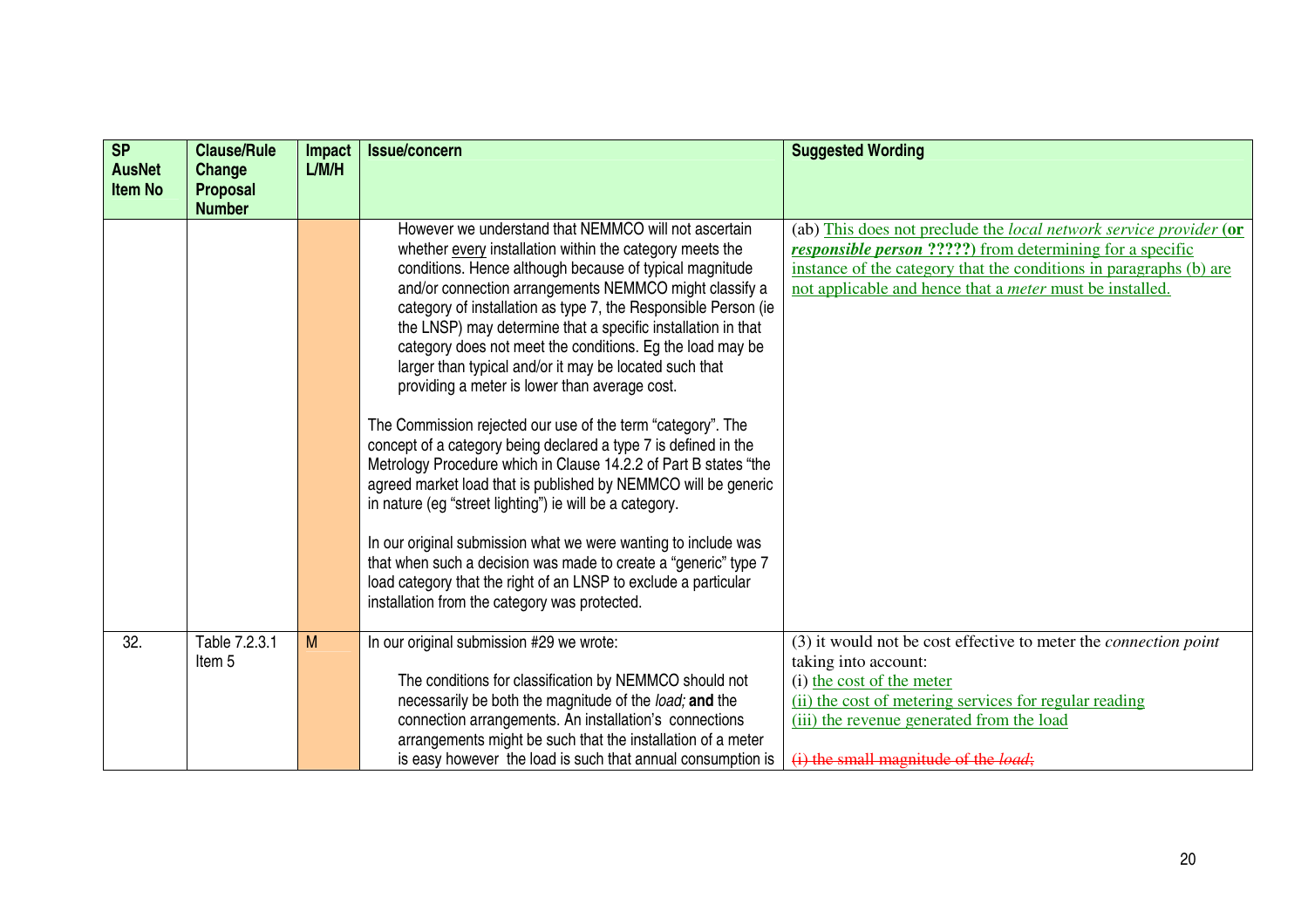| <b>SP</b>                       | <b>Clause/Rule</b>        | <b>Impact</b> | <b>Issue/concern</b>                                                                                                                 | <b>Suggested Wording</b>                      |
|---------------------------------|---------------------------|---------------|--------------------------------------------------------------------------------------------------------------------------------------|-----------------------------------------------|
| <b>AusNet</b><br><b>Item No</b> | Change<br><b>Proposal</b> | L/M/H         |                                                                                                                                      |                                               |
|                                 | <b>Number</b>             |               |                                                                                                                                      |                                               |
|                                 |                           |               | so small that the meter and reading costs still cannot be                                                                            | (ii) the <i>connection</i> arrangements; and  |
|                                 |                           |               | justified.                                                                                                                           | (iii) the geographical and physical location; |
|                                 |                           |               | The Commission in its analysis of this proposed change,                                                                              |                                               |
|                                 |                           |               | suggested that the measure for whether a load could be                                                                               |                                               |
|                                 |                           |               | considered as a type 7 was "the cost of the meter and reading is<br>more than the revenue generated from the load" and implied that, |                                               |
|                                 |                           |               | provided that this was the case, the provision should "not offer                                                                     |                                               |
|                                 |                           |               | any restriction to the determination under this provision".                                                                          |                                               |
|                                 |                           |               |                                                                                                                                      |                                               |
|                                 |                           |               | Under our reading of the intent of Item 5, as defined by the                                                                         |                                               |
|                                 |                           |               | Commission's words in the determination, subpoints (i), (ii) and                                                                     |                                               |
|                                 |                           |               | (iii) under (b)(3) are not required and can be removed. The                                                                          |                                               |
|                                 |                           |               | fundamental decision is cost of the meter services (\$ value)                                                                        |                                               |
|                                 |                           |               | compared with the size (\$ value) of the load.                                                                                       |                                               |
|                                 |                           |               | If any detail of the basis of the costs comparison is included (and                                                                  |                                               |
|                                 |                           |               | SP AusNet suggest that it is probably not required), it should                                                                       |                                               |
|                                 |                           |               | probably be to set out the factors as defined by the Commission.                                                                     |                                               |
| 33.                             | #16                       | A             |                                                                                                                                      |                                               |
| 34.                             | #17                       | A             |                                                                                                                                      |                                               |
| 35.                             | #18                       |               | In our original submission #6 with respect to Clause 7.2.3(h) we                                                                     |                                               |
|                                 | Standard                  |               | wrote:                                                                                                                               |                                               |
|                                 | T&Cs                      |               |                                                                                                                                      |                                               |
|                                 |                           |               | It would seem inappropriate there should be a unqualified                                                                            |                                               |
|                                 |                           |               | process within Chapter 7 for the dispute of a standard set of                                                                        |                                               |
|                                 |                           |               | terms and conditions as generally these will be determined                                                                           |                                               |
|                                 |                           |               | through the DNSP's access arrangement establishment<br>process involving the AER. The dispute mechanism for                          |                                               |
|                                 |                           |               |                                                                                                                                      |                                               |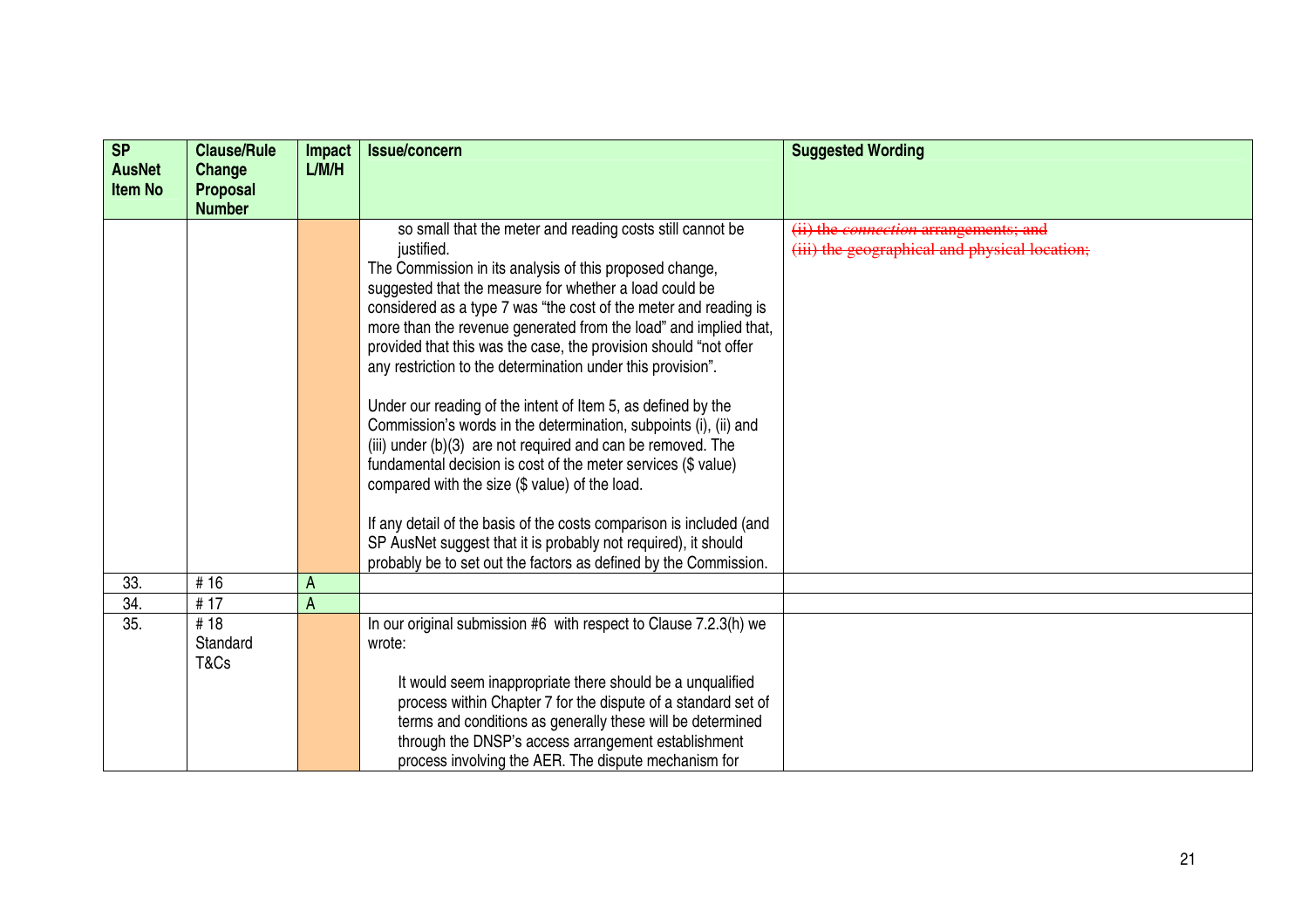| <b>SP</b><br><b>AusNet</b><br><b>Item No</b> | <b>Clause/Rule</b><br>Change<br><b>Proposal</b>       | <b>Impact</b><br>L/M/H | Issue/concern                                                                                                                                                                                                                                                                                                                                                                                                                                                                                                                                                                                                                                                                                                 | <b>Suggested Wording</b>                                                                                                                                                                                                                                                                                                 |
|----------------------------------------------|-------------------------------------------------------|------------------------|---------------------------------------------------------------------------------------------------------------------------------------------------------------------------------------------------------------------------------------------------------------------------------------------------------------------------------------------------------------------------------------------------------------------------------------------------------------------------------------------------------------------------------------------------------------------------------------------------------------------------------------------------------------------------------------------------------------|--------------------------------------------------------------------------------------------------------------------------------------------------------------------------------------------------------------------------------------------------------------------------------------------------------------------------|
|                                              | <b>Number</b>                                         |                        |                                                                                                                                                                                                                                                                                                                                                                                                                                                                                                                                                                                                                                                                                                               |                                                                                                                                                                                                                                                                                                                          |
|                                              |                                                       |                        | these would be a more fundamental one of questioning the<br>AER's determination.                                                                                                                                                                                                                                                                                                                                                                                                                                                                                                                                                                                                                              |                                                                                                                                                                                                                                                                                                                          |
|                                              |                                                       |                        | The Commission's response appears to have missed the point of<br>our comment. The envisaged situation is that we as a LNSP have<br>had approved by the AER, thru their approval of our Terms and<br>Conditions, a fee for a particular service of say \$50. A Retailer<br>then disputes this service fee suggesting that it should be only<br>\$40. This is fundamentally a dispute against the AER's approval<br>of the \$50 service fee. The issue raised by SP AusNet was: Is a<br>dispute under Rule 8.2 appropriate in this case, or if the Retailer<br>considers the approved fee should be \$40, should they rather<br>approach the AER?<br>We suggested that the use of Rule 8.2 was not appropriate. |                                                                                                                                                                                                                                                                                                                          |
| 36.                                          | 7.2.3 (d) and<br>(e)<br>Was<br><b>SP AusNet</b><br>#4 | L                      | Wording only: "a" missing                                                                                                                                                                                                                                                                                                                                                                                                                                                                                                                                                                                                                                                                                     | (d) The Local Network Service Provider may provide Market<br>Participants with a standard set of terms and conditions on which<br>it will agree to act as the <i>responsible person</i> for $\frac{a}{b}$ type 5, 6 or 7<br>metering installation.<br>(d) Where for <u>a</u> type 5, 6 or 7 <i>metering installation</i> |
| 37.                                          | #19<br>Time setting                                   | A                      |                                                                                                                                                                                                                                                                                                                                                                                                                                                                                                                                                                                                                                                                                                               |                                                                                                                                                                                                                                                                                                                          |
| 38.                                          | #20<br>Design<br>standards                            | A                      |                                                                                                                                                                                                                                                                                                                                                                                                                                                                                                                                                                                                                                                                                                               |                                                                                                                                                                                                                                                                                                                          |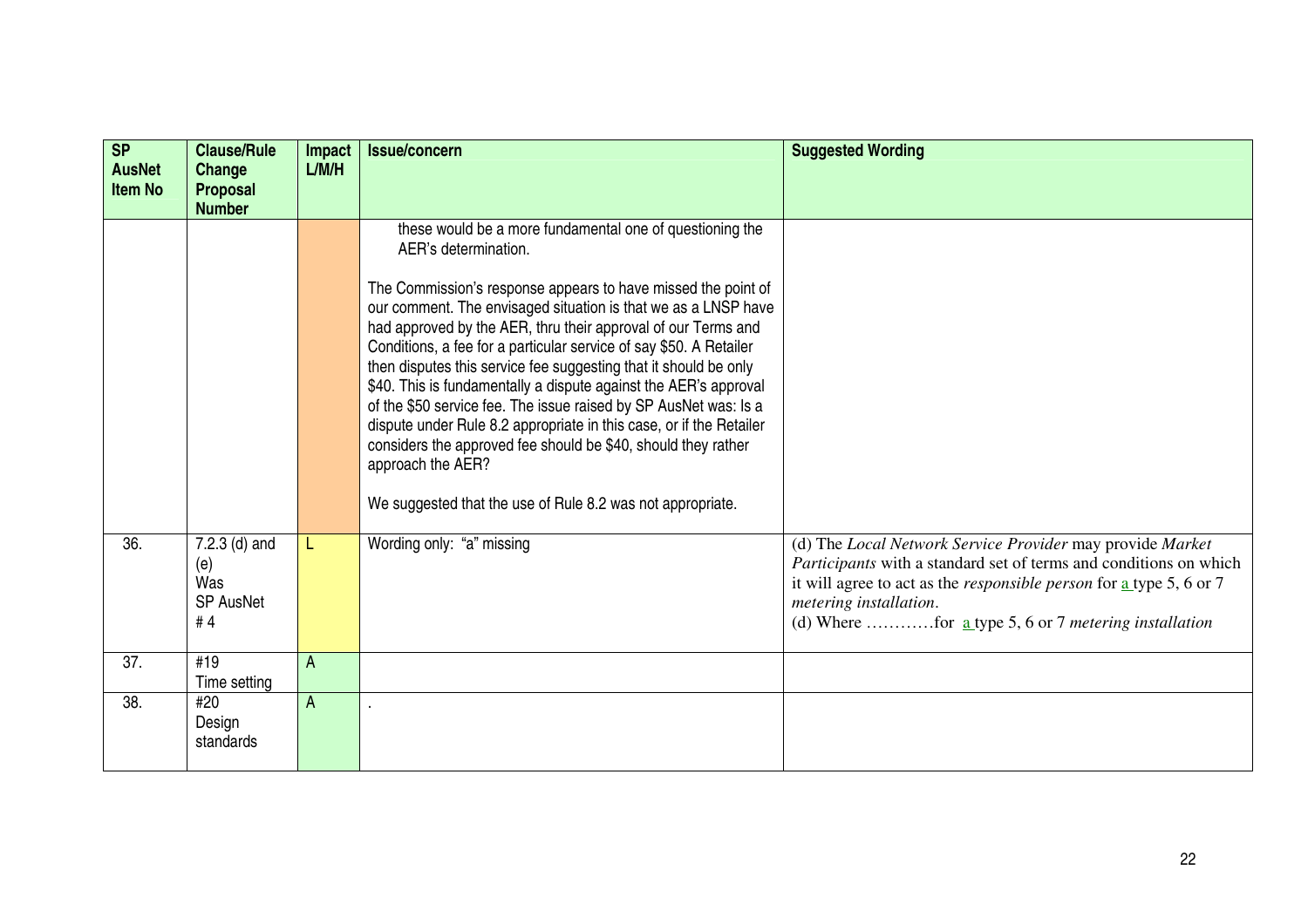| <b>SP</b><br><b>AusNet</b><br><b>Item No</b> | <b>Clause/Rule</b><br>Change<br><b>Proposal</b><br><b>Number</b> | Impact<br>L/M/H | <b>Issue/concern</b>                                                                                                                                                                                                                                                                                                                                                                                                                                                                                                                                                                                                                                                                                                                                                                                                                                                                                                                                                                                                                                                  | <b>Suggested Wording</b>                                              |
|----------------------------------------------|------------------------------------------------------------------|-----------------|-----------------------------------------------------------------------------------------------------------------------------------------------------------------------------------------------------------------------------------------------------------------------------------------------------------------------------------------------------------------------------------------------------------------------------------------------------------------------------------------------------------------------------------------------------------------------------------------------------------------------------------------------------------------------------------------------------------------------------------------------------------------------------------------------------------------------------------------------------------------------------------------------------------------------------------------------------------------------------------------------------------------------------------------------------------------------|-----------------------------------------------------------------------|
| 39.                                          | #21<br><b>ILAC</b><br>recognition                                |                 | <b>Requested Comment: ILAC recognition</b>                                                                                                                                                                                                                                                                                                                                                                                                                                                                                                                                                                                                                                                                                                                                                                                                                                                                                                                                                                                                                            | SP AusNet have not established a view on the matters raised by Ergon. |
| 40.                                          | #22<br>Meter test<br>timeframes                                  |                 | Requested Comment: Need for asset management guideline<br>SP AusNet support the need for a guideline to be formally<br>established for preparing and approving a asset management<br>strategy.<br>In our recent submission to NEMMCO re the changes to the<br>Metrology Procedure associated with these Rules changes we<br>suggested that the following clause should be added to Section<br>2.6 of the Metrology Procedure:<br>NEMMCO must establish and publish a guideline<br>which it will use as the basis of asset management<br>strategy and test plan approval and NEMMCO may<br>revise the guideline from time to time in consultation<br>with industry.<br>There is a document to aid the development of asset<br>management plans but the SP AusNet's Metrology Procedure<br>comments were associated with making this more formal and<br>bringing it under change control. These plans are long term and<br>the associated costs are relatively high. Our view is that there<br>needs to be clarity and stability and industry involvement in<br>change. |                                                                       |